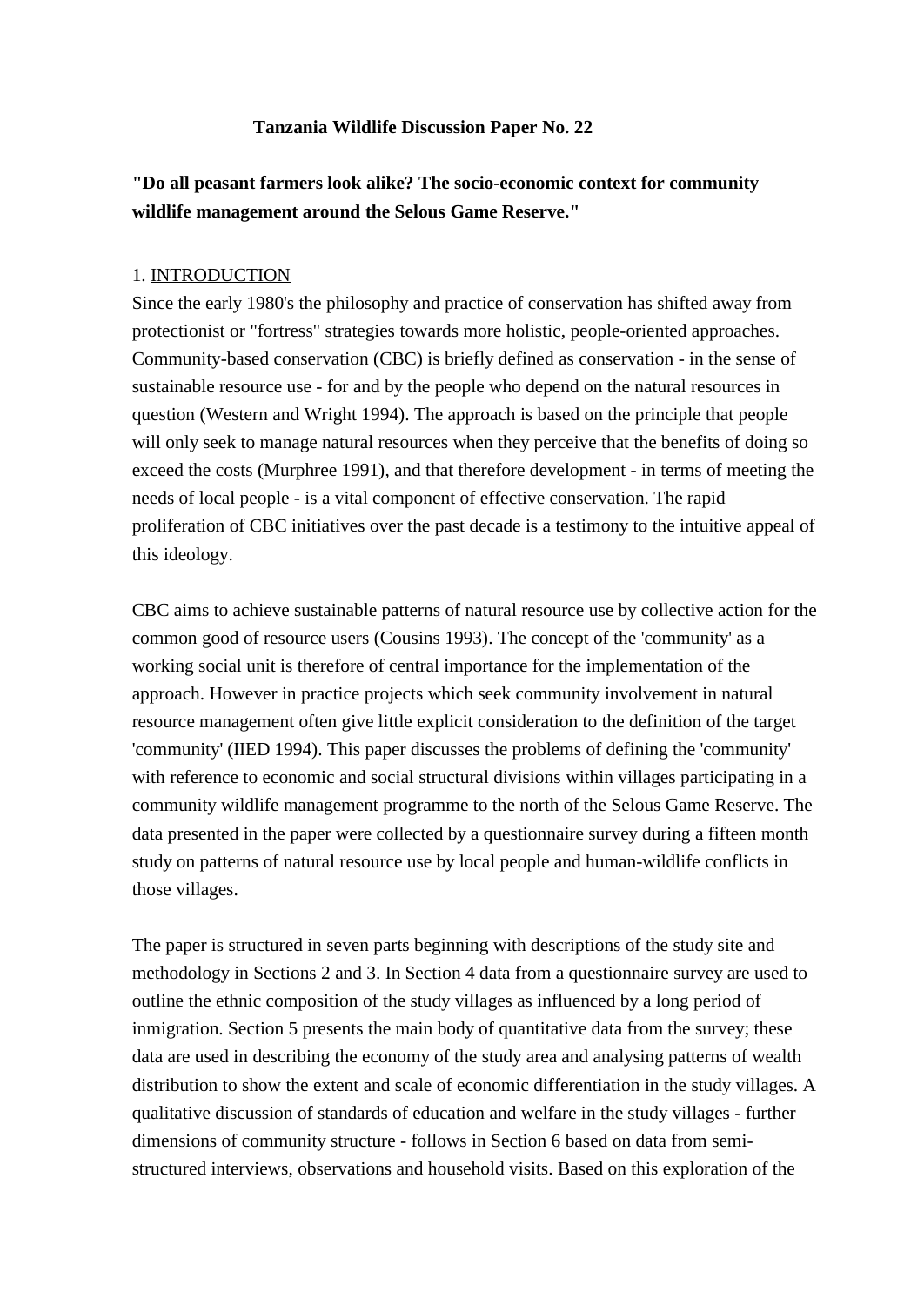economic, social and cultural characteristics of the study villages the paper suggests that these so-called communities are heterogeneous and highly stratified, comprising groups of people with potentially very different needs and interests. Some of the implications of this finding for the implementation of CBC projects are discussed in the final part of the paper (Section 7).

# 2.0 THE RESEARCH CONTEXT

# 2.1 Biophysical characteristics of the area*.*

The Mgeta River Buffer Zone (MRBZ) covers 1,690 km 2 adjacent to the northern boundary of the Selous Game Reserve in Morogoro (rural) District, eastern Tanzania (Map 1). The area covers three divisions - Bwakira Chini, Mvuha and Ngerengere which include twenty villages. The lands of almost all of these village have directly shared boundaries with the Selous Game Reserve. The human population of the area is 47,000, most of whom are concentrated in a linear settlement pattern along the District road to Morogoro (via Matombo).

Topographically the MRBZ area consists mainly of low-lying floodplain. The foothills of the Uluguru mountains, which lie to the north, extend into the area creating some upland areas of 120 to 500m. The area falls within the intermediate tropical climate zone, and as such is influenced by two rainfall cycles per year with a long rainy season from March to May and shorter rains around November/ December. Average annual rainfall ranges from 600 to 1200mm, and surface water is plentiful in the area due to the presence of the Ruvu, Mgeta and Dete rivers as major, year-round water courses.

MRBZ borders onto three protected areas: Mikumi National Park to the west, the Selous Game Reserve to the south and south-east, and Mkulazi Forest Reserve to the northeast. Despite the area's moderate human population density (28 persons per km2), a large proportion of the land area (ca. 60%) still remains under natural vegetation cover (Kisaki-Mvuha Bufferzone Communal Wildlife Management report: Ardhi Institute 1991). The natural vegetation type of the area is generally categorised as deciduous miombo woodland, but incorporates areas of riverine forest, woodland, wooded grasslands, bushland and swamp. A variety of wildlife species are abundant in the area; the Gonabisi floodplain between the Ruvu and Mgeta rivers is particularly rich in this respect.

Of the natural habitat some  $40\%$  (710 km <sup>2)</sup> was designated as the community Wildlife Management Areas during the village land-use planning exercise. The most widespread land use in MRBZ is for small-scale, rain-fed agriculture under a system of shifting cultivation. Use of the drier upland areas of MRBZ by local farmers is limited; most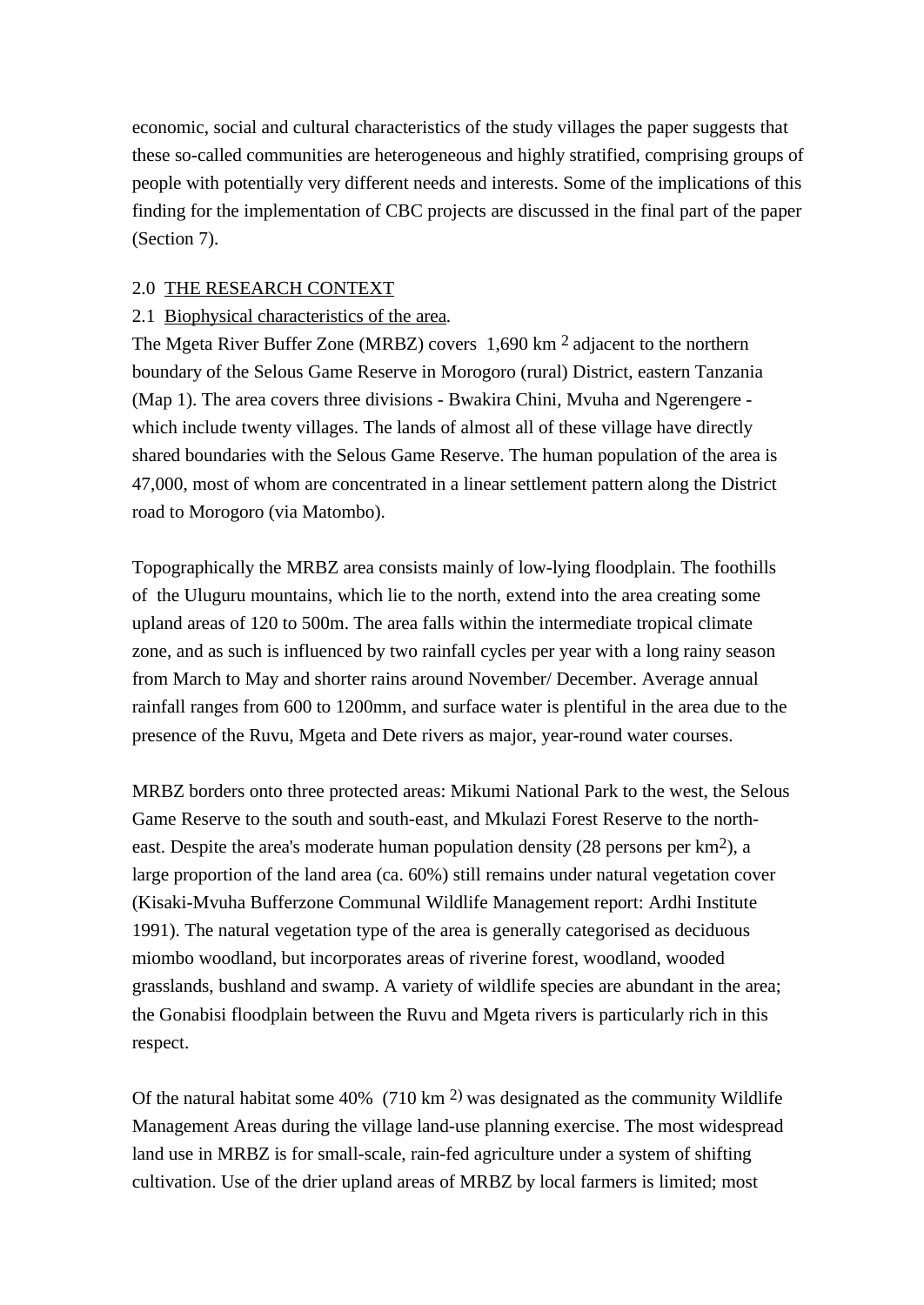cultivation is concentrated on the more fertile, black clay soils of the river valleys, which in some cases can support year-round cropping. Although there is no tradition of livestock husbandry by the original inhabitants of MRBZ, grazing is an increasingly important land use in MRBZ due to the recent inmigration of Maasai in increasing numbers.

2.2 The Selous Conservation Programme community wildlife management initiative. The community wildlife management component of the Selous Conservation Programme (SCP) has been a pilot initiative for the community based conservation approach in Tanzania. The first SCP community wildlife manangement project began in 1989 for the sixteen villages of Kisaki, Mngazi, Bwakira and Mvuha wards along the northern border of the game reserve (Morogoro district). This area had previously been recognised as a 'hotspot' of poaching (Krischke et al 1994). A further four villages from the adjacent Serembala ward subsequently also became involved and the whole area is now know as the Mgeta River Buffer Zone (see Map 2).

At the village level the SCP community wildlife management programme has involved:

- Preparation of land use plans and demarcation of wildlife management areas (WMAs) on village lands;
- Selection of Village Scouts by each participant village to patrol WMAs;
- Allocation and hunting of yearly wildlife quotas for meat;
- Selection of village natural resource committees responsible for quota meat distribution, management of revenue and organisation of Village Scout patrols; and
- Community projects (e.g. building schools, dispensaries) carried out by the villages in collaboration with the District Administration and SCP.

The village authorities receive support, advice and supervision in these activities from the Community Wildlife Management Officer, a member of Wildlife Division staff. Further details on the development and implementation of this SCP model of community wildlife management can be found in selected earlier papers in this series (SCP Discussion Papers).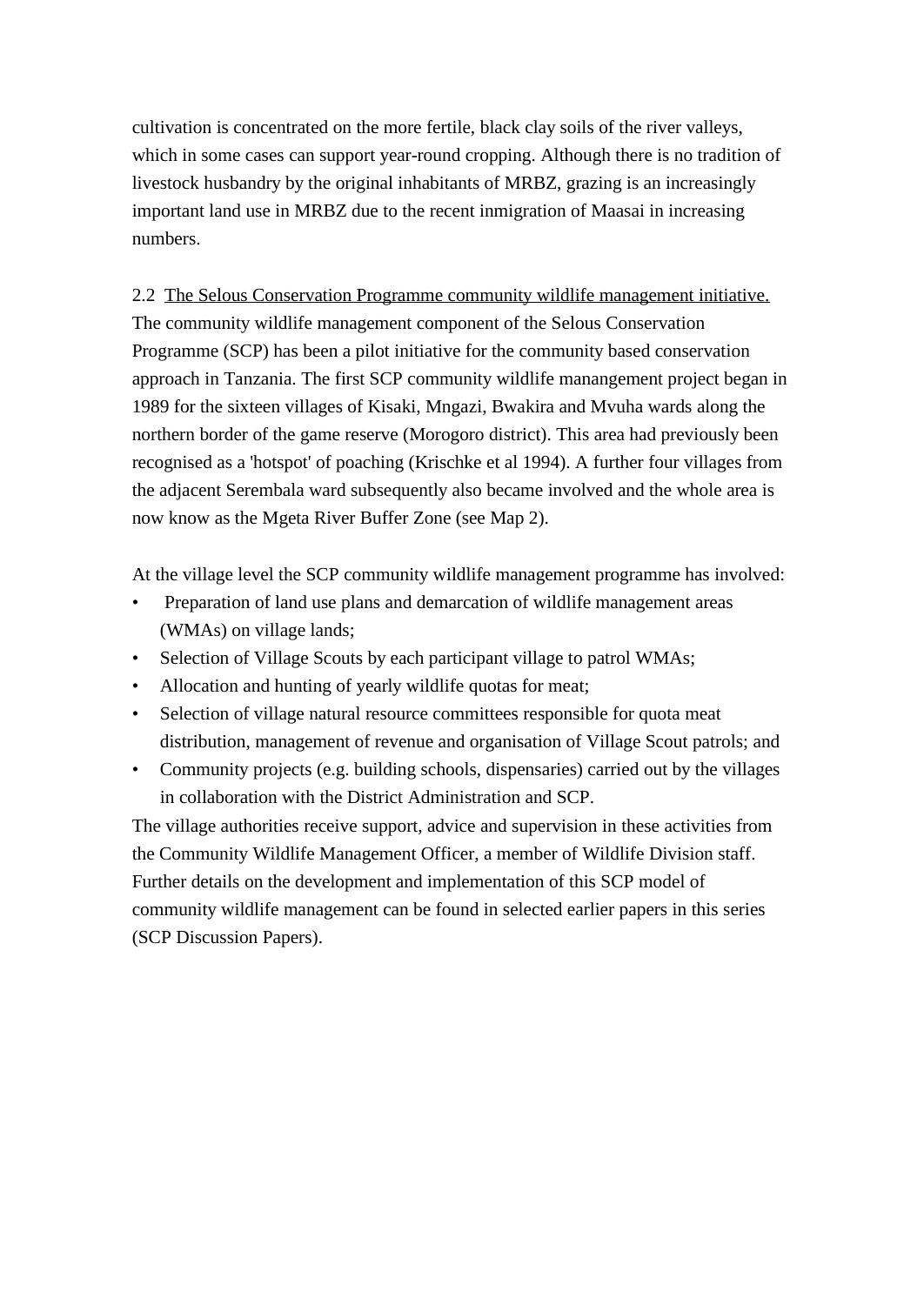# 3. METHODOLOGY

# 3.1 The Questionnaire Survey

The target area for the questionnaire survey was the western/ lower half of MRBZ: the division of Bwakira Chini which extends from Duthumi to Kisaki station (see Map 2). Following a period of pilot work the main survey was conducted from August to October 1995 in four of the area's eleven villages (Mbwade, Dakawa, Milengwelengwe and Gomero).

The household, as defined by the 1988 national census on the basis of "arrangements made by persons, individually or in groups, for providing themselves with food and other essentials for living ... a group of persons who live together and share expenses" (URT 1988, p. 133), was used as the sampling unit for the survey. The survey sample was randomly selected from village household lists, which had been compiled with the help of the village executive officers and ten-cell leaders' specifically for that purpose. For each village further interviews were carried out with purposively selected representatives of the village government institutions involved in the implementation of the community wildlife management project (CWMP): the village chairman, the village executive secretary and the secretary of the Village Wildlife Committee. In total 202 interviews were carried out, representing a sampling fraction for each community of between 7-15%. In each household one respondent was interviewed; that person being, for as many cases as possible, the main decision-maker or head of the household in question (81% of the sample).

The questionnaires were in Swahili, the Tanzanian national language, and consisted of thirty-five questions in a combination of fixed and open-ended formats (Sudman & Bradburn 1982) in five sections:

| Section I         | Respondent & Household information            |
|-------------------|-----------------------------------------------|
| Section II        | Attitudes to wildlife and conservation issues |
| Section III       | Knowledge of and support for the CWMP         |
| <b>Section IV</b> | Socio-economic information                    |
| Section V         | Agriculture and Livestock-keeping.            |
|                   |                                               |

Data from Sections I, IV and V are used for the analyses presented in this paper.

#### 3.2 Data analysis

Possessions scores were calculated for each of the households sampled as an index of 'wealth' or material well-being; a technique that has been effectively used in socioeconomic studies of other rural Tanzanian communities (Sender & Smith 1990). The

<sup>&</sup>lt;sup>1</sup>Ten-cell leaders are the people in charge of the registered groupings of 10 to 30 households that were originally established as the subunits of local government under CCM.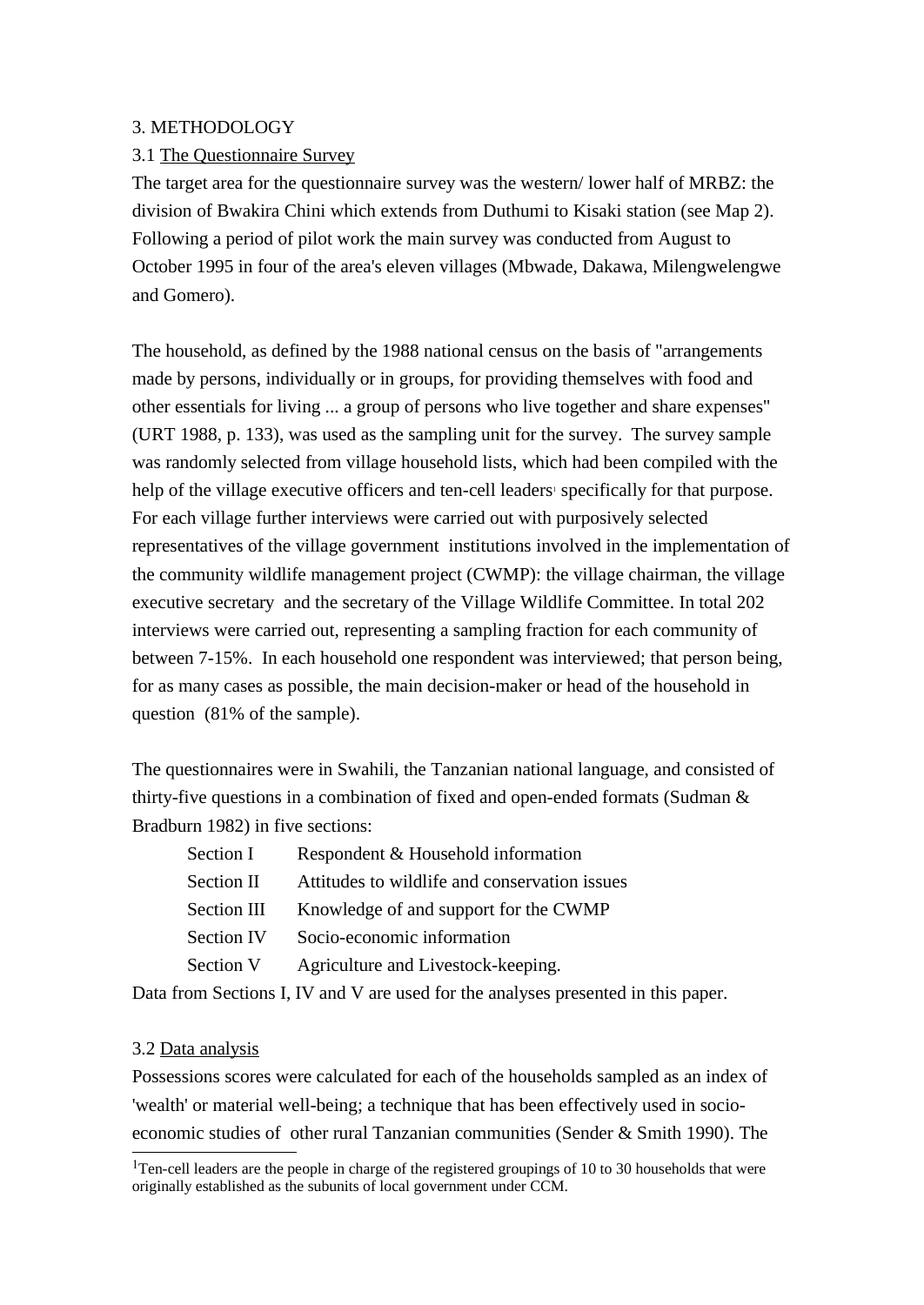items used in the calculation of the possessions score (see Table 1) included manufactured household consumer goods, structural characteristics of the house and the household's livestock holdings. The possessions scores were calculated from points assigned for each item owned by the household in approximate proportion to the items cash value as specified in Table 1. A system of wealth categories was then constructed based on the distribution of the possessions scores.

|                           | <i>Item</i>                               | Value | Points         |
|---------------------------|-------------------------------------------|-------|----------------|
| House structural features | Metal roof                                | Major | 3              |
|                           | Non-mud walls                             | Major | 3              |
|                           | Cement floor                              | Major | 3              |
| Livestock holdings        | Cows, $>$ 3 smallstock or $>$ 40 chickens | Major | 3              |
|                           | 1 to 3 smallstock, $>5$ to 40 chickens    | Mediu | $\overline{2}$ |
|                           |                                           | m     |                |
|                           | Up to five chickens                       | Minor | 1              |
| Household manufactured    | <b>Bicycle</b>                            | Mediu | $\overline{2}$ |
|                           |                                           | m     |                |
| goods                     | Radio                                     | Mediu | $\overline{2}$ |
|                           |                                           | m     |                |
|                           | Kerosene lamp                             | Minor |                |
|                           | Kerosene or charcoal stove                | Minor | 1              |
|                           | Torch                                     | Minor | 1              |
|                           | Watch                                     | Minor |                |

*Table 1 Items included in the calculation of the possessions score*

A variety of exploratory analyses were carried out to examine patterns of differentiation in terms of the economic and social characteristics of the sample. In a few instances qualitative data collected by less formal methods such as semi-structured interviews are used to provide context and support for the interpretations of the survey data, particularly where statistical analyses were not appropriate due to small sample sizes.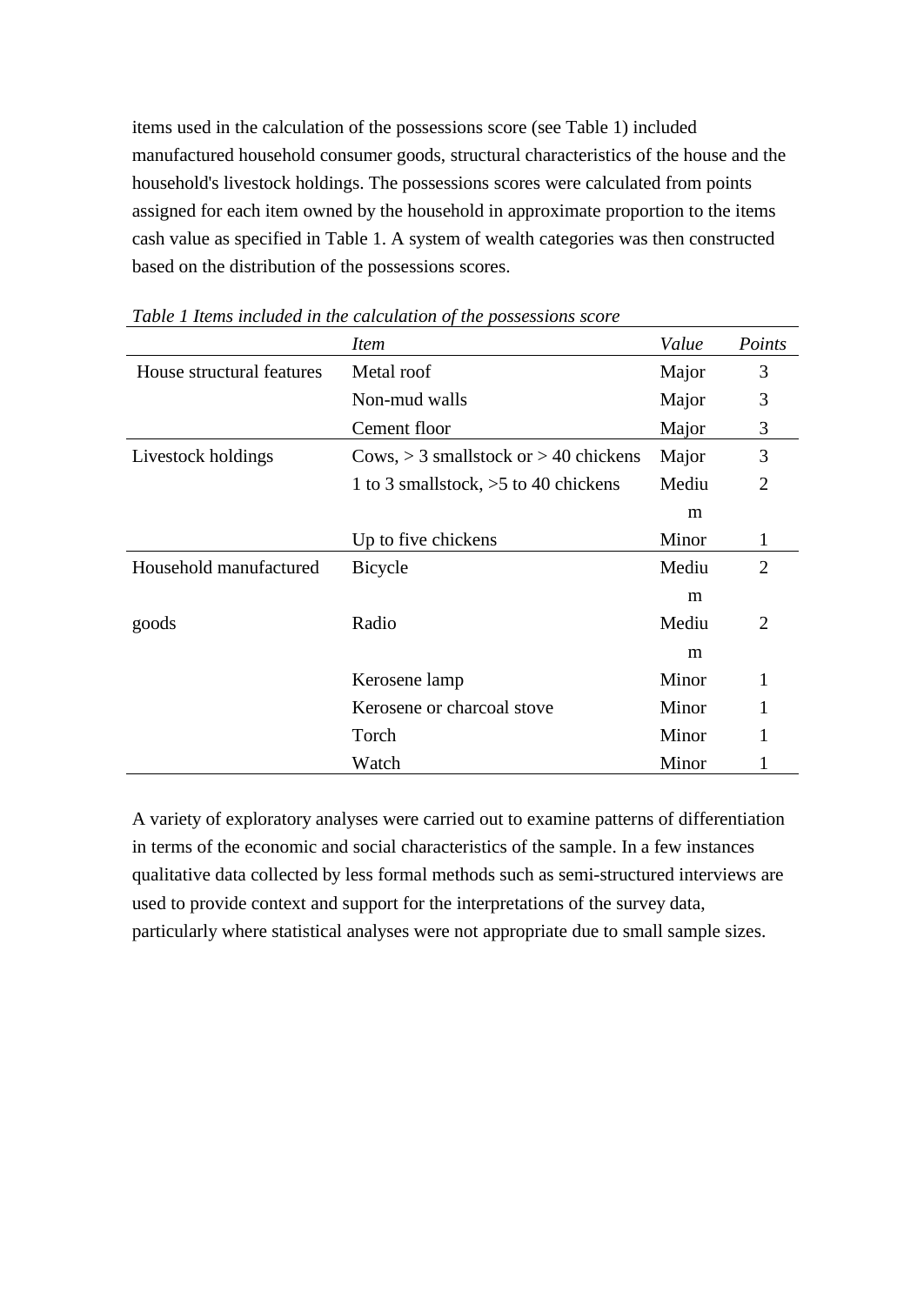#### 4.0 COMMUNITY COMPOSITION

The original indigenous people for the MRBZ area were the Wakutu, a tribe with close ethnic affinities to the WaLuguru of the adjacent Uluguru mountains. The area itself was known up to and during the British colonial era as Ukutu, meaning 'land of the Kutu'. Today however, the WaKutu constitute a relatively small minority (15.8% of the survey sample) of the MRBZ human population, which overall is very mixed in terms of ethnic composition. The survey data show at least twenty different tribal groups represented in the MRBZ population: the WaKutu and WaLuguru together form roughly 50% of the population, with the remaining significant minorities being the WaZaramo and WaNdengereko from Rufiji District to the east, and the WaNgoni, WaPogoro and WaNgindo from the south (Fig 1).



*Figure 1: Ethnic composition of the MRBZ survey sample (N = 202).*

The ethnic heterogeneity of the people of MRBZ reflects a history of inmigration, dating back to the 19th century, when the WaNgoni wars (ca.1840) caused displacements of people from the southern parts of the country, and the central caravan route passed through the area (Kjekhus 1977). In the early part of this century major population shifts affecting the the MRBZ area were the northward movement of the WaPogoro from Ulanga district away from the disturbances of the Maji Maji rebellion and subsequent German reprisals (1905 to 1907); and the movement of the WaNgindo up from the southern province (Lindi and Liwale districts) following the famine and sleeping sickness outbreaks of the 1920s in that region. Several of the survey respondents spoke of their personal experience of these historical events.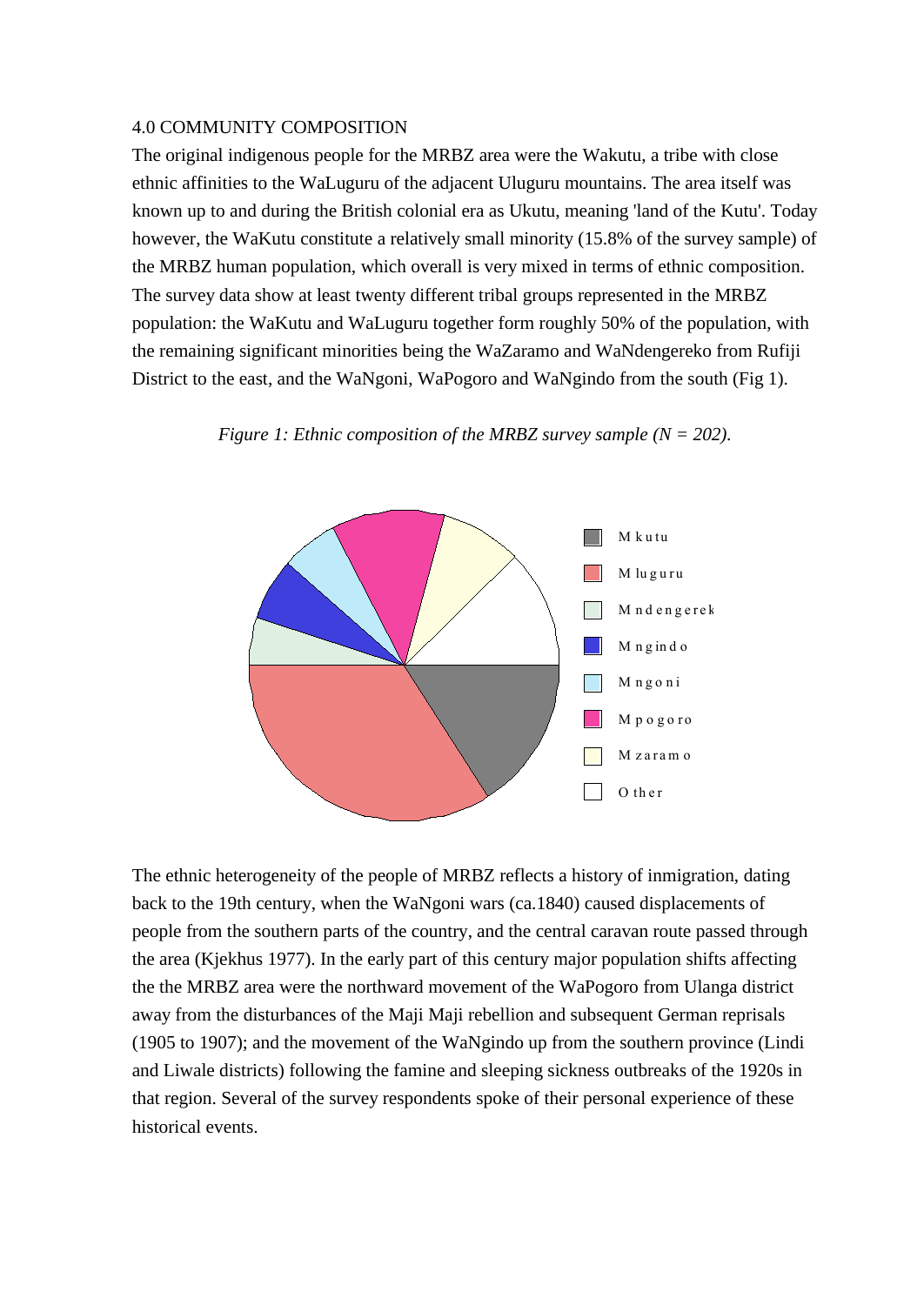Overall the survey data suggest that the rate of in-migration remained relatively low and constant until 1940, but subsequently underwent a considerable increase (Fig. 2).



*Figure 2. The rate of inmigration to MRBZ over time (N = 202).*

Events and processes which contributed to the marked increase in inmigration shown on the graph for the period 1941 to 1960 were i) the eviction of people from the Madaba and other settlements within the Selous Game Reserve in 1945; and ii) the increased labour demand for the expanding commercial (settler) farming schemes for cotton and other crops in the Mgeta valley. There was no further change in the demography of the area until the collectivisation and villagisation policies of the early 1970s (Ujamaa) which caused the peak rate of inmigration shown on the graph for the decade 1971-80. The enforcement of the Ujamaa policies stopped in the mid-70s, after which inmigration process continued at a greatly reduced rate in the following decade (the 1980s). The last data point on the line graph suggests that in recent years (1991-95) the rate of inmigration may be gradually increasing again - perhaps in response to the introduction of a new potential cash crop. My observations in the field and numerous casual conversations with villagers, in which they reported that people had moved to the area in 1994/95 to farm sesame, support this interpretation.

This pattern of inmigration has clearly been a strong influence on the composition of the MRBZ population. One hundred and fourteen survey respondents (56.4% of the total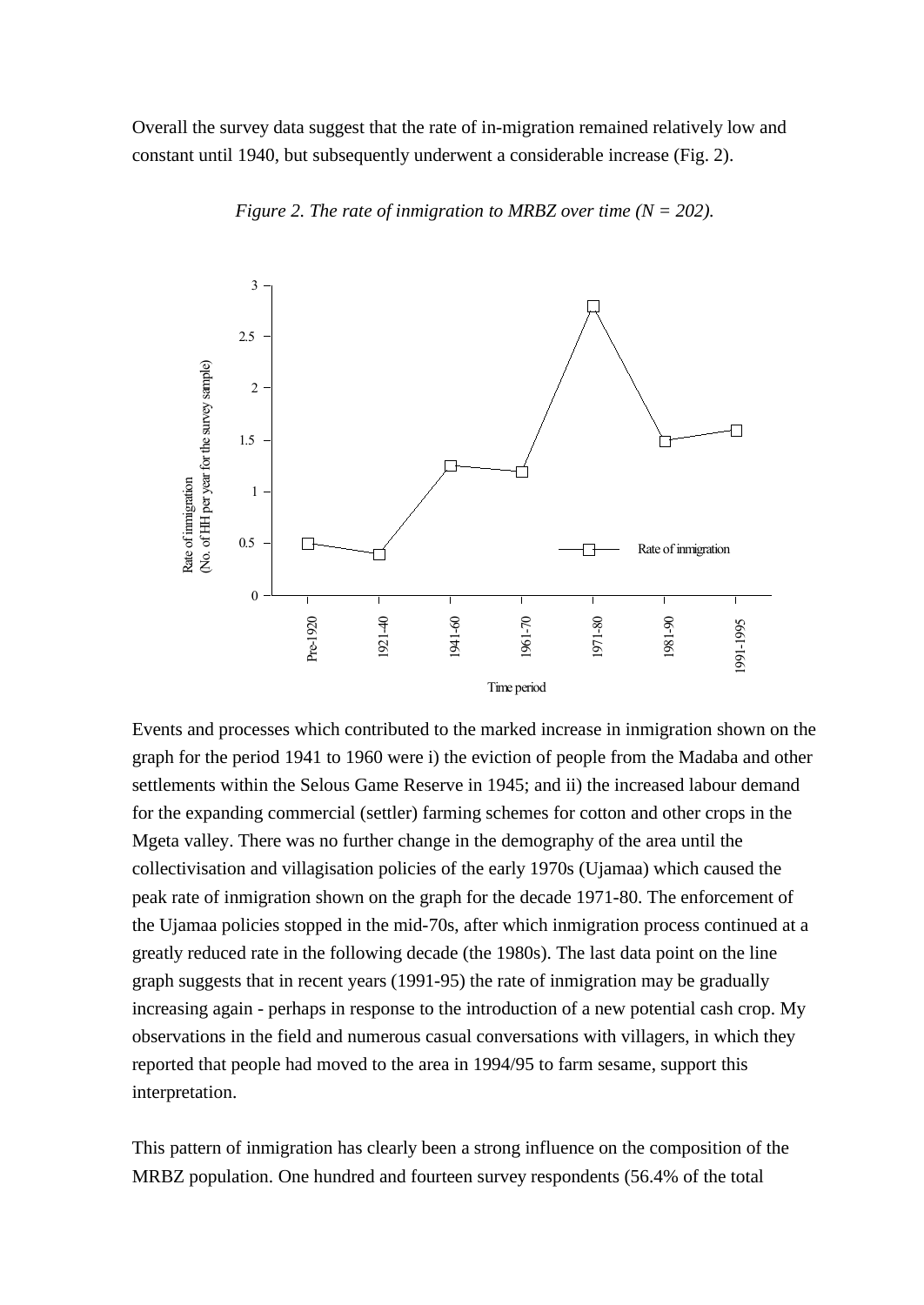sample) said that their family were not original inhabitants of the area (i.e. had moved in since their grandparents' generation), and of these households, fifty-one (48% of inmigrants) had moved in since 1971. Thus it would appear that in-migrants, many of whom have a relatively short history of living in the area, form the bulk of the ethnically heterogeneous MRBZ population. The possible implications of this population composition for local natural resource management strategies are considered in the discussion at the end of this paper.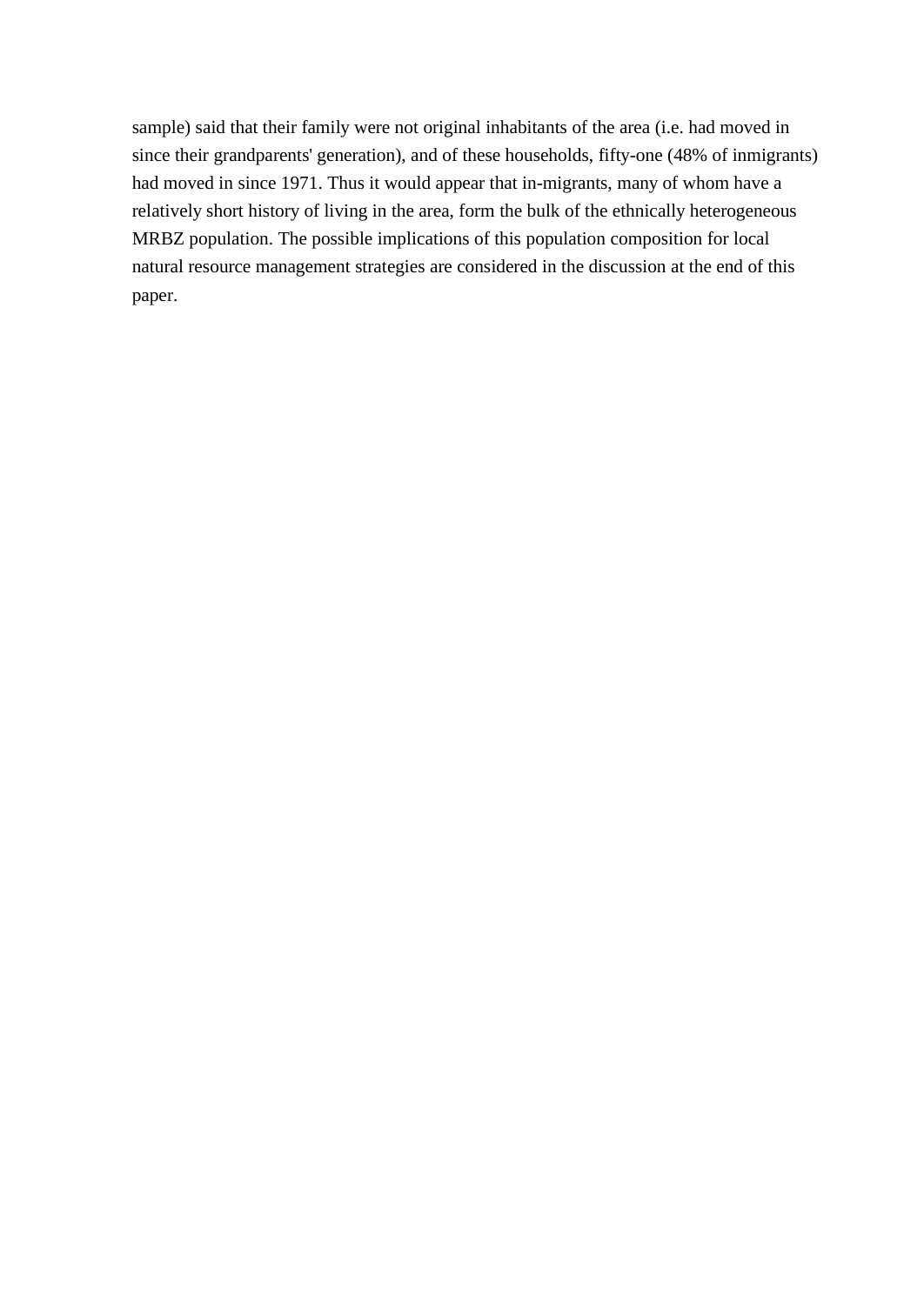# 5.0 THE MRBZ ECONOMIC CONTEXT

# 5.1 Livelihood strategies and Sources of Income

With the exception of the recently-arrived WaMaasai, the people of MRBZ are predominantly agriculturalists, and all of the households surveyed reported farming at least one plot. The agricultural production system in MRBZ is based on shifting cultivation using mainly traditional, and thus labour-intensive, methods and technology. Few inputs are used in the process, as only a minority of the wealthier farmers can afford the costs of tractor hire; similarly chemical pesticides or fertilisers are both expensive and difficult to obtain.

The cropping cycle follows the rainfall pattern for the area with the main growing season for both upland and lowland crops covering the period from late February/early March to July/August. This is followed by a second planting of upland maize in October timed to coincide with the short rains of November/ December (Swahili: *vuli* ) which is then harvested in late January. In recent years the increasing variability in the timing and amount of the short rains for the area has caused reduced *vuli* crop yields and a concomitant extension and intensification of the December/January hungry season.

The principle food crops grown in the area are rice (24.3 % of all crops), maize (26.7 %) and sorghum (10.0 %), although these days the latter crop is used mainly for the brewing of local beer rather than as food *per se*. There are a few farmers who trade in rice, maize and sorghum staple crops on a commercial scale for the Morogoro market, but the majority of the MRBZ inhabitants sell any surpluses of these food crops locally in the villages. A variety of other vegetable and tree crops are also grown for mixed purposes of subsistence and trade. Tree crops such as coconuts and bananas are particularly valued on account of their potential as perennial sources of supplementary income benefits.

Cotton used to be the cash crop for the area, but this ended with the failure of the state-run cotton growers cooperative in 1989 with debts outstanding to many local farmers. From 1994 onwards farmers in MRBZ started growing sesame as a potential cash crop. However the farmers are dependent on selling what sesame they produce to outside private buyers who come to the villages, and so at times have been adversely effected by fluctuations in the prices offered. There is, as yet, no cash crop to replace cotton as a reliable source of income in MRBZ.

Few alternatives to farming as a livelihood strategy are open to the people of MRBZ. The area has no tradition of livestock-keeping (Oral History data this study; Young & Fosbrooke 1960) and even today very few of the households sampled (3.5%) reported keeping any livestock other than chickens. The proportion of respondents involved in off-farm salaried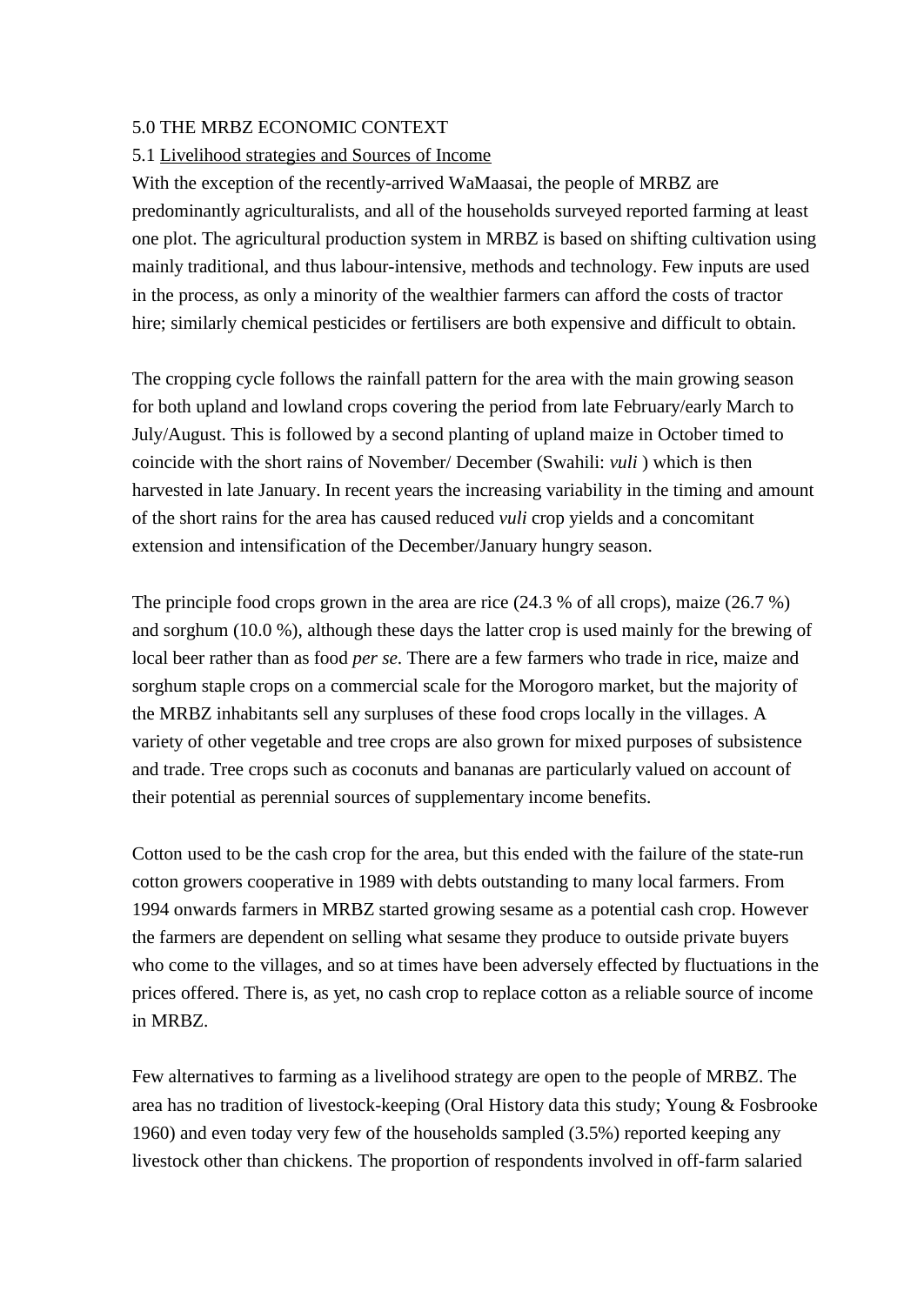employment was also negligeable (3.5%) and was essentially limited to those people employed as teachers, health workers or under the local government administration. While many villagers are involved in other economic activities as artisans (building or carpentry), petty traders and casual labourers, these are usually pursued as secondary occupations. The numbers of households engaged in the different economic activities and the relative importance of these activities in terms of income produced as assessed by a ranking process are shown in Figure 3.

*Figure 3. Sources of household income and their relative economic importance (Sample N = 202 households).*



Overall the data show that the MRBZ communities are homogeneous in terms of livelihood strategies, consisting almost exclusively of small-scale farmers, who are dependent on agricultural production for both their daily subsistence and as a source of cash income.

#### 5.2 Differentiation in the distribution of wealth in MRBZ.

The distribution of the possessions score index for households in the MRBZ sample is shown in Figure 4. The majority of households (102; 51% of the sample) scored 0 to 4 points, and 24 households (12%) did not own any of the possessions score component items at all. At the opposite end of the continuum, where the maximum score observed for the sample was 27,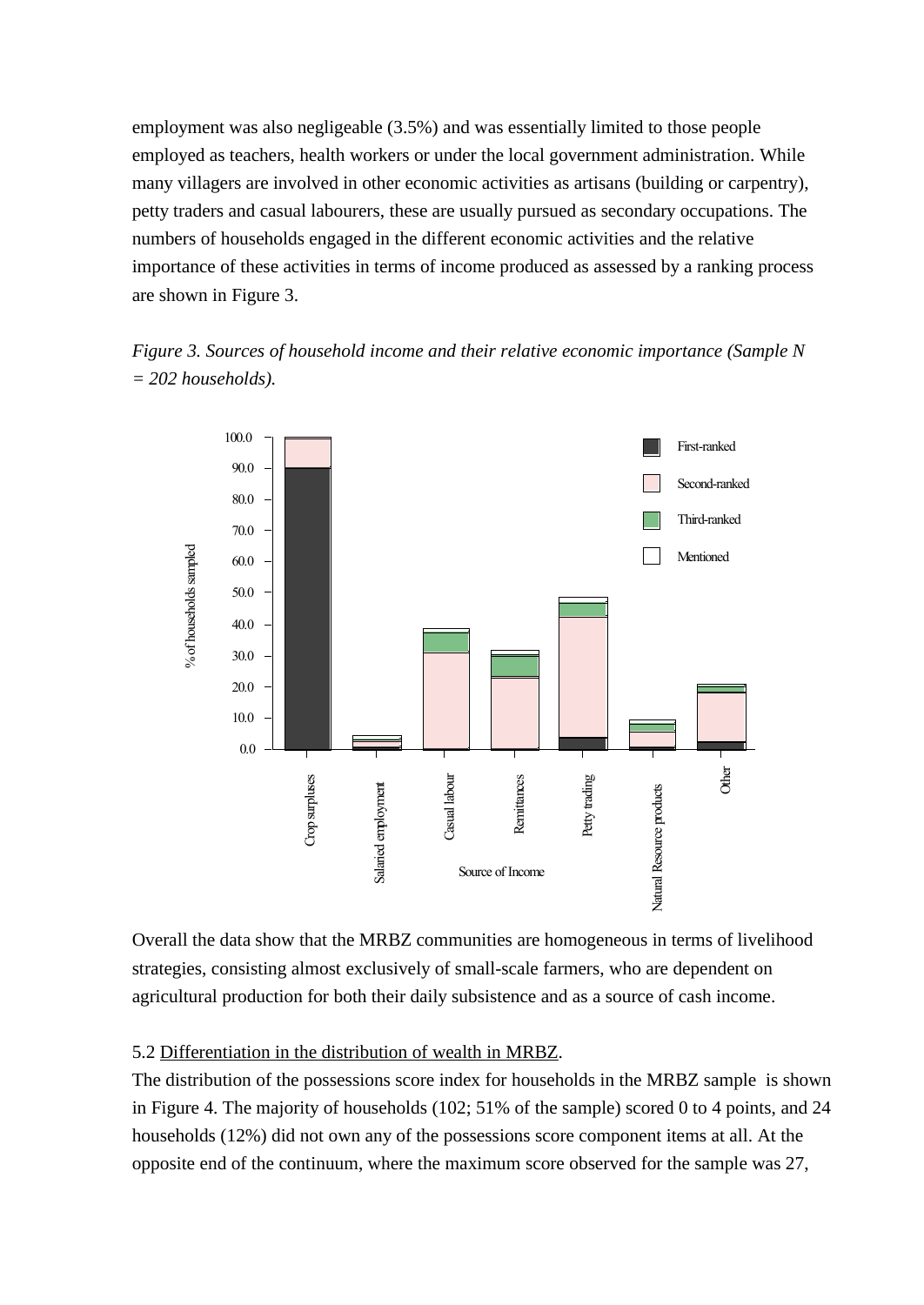only nine households (3%) scored 20 points or higher. Clearly for many households standards of material well-being are low, and overall the distribution of wealth in MRBZ is very uneven, with a strong skew towards the lower, i.e. poorer, scores.





Table 2 on the following page summarises the possessions scores into four wealth categories based on the 25, 25 to 75, 75 and 95 percentiles of the distribution.

|          | $\cdot$         | $\cdot$    |                   |
|----------|-----------------|------------|-------------------|
| P-score  | Wealth category | Percentile | No. of households |
| 0, 1, 2  |                 | $<$ 25     | 54                |
| $3 - 8$  | 2               | $25 - 74$  | 100               |
| $9 - 18$ | 3               | 75-95      | 36                |
| 19-27    | 4               | > 95       | 9                 |
| Total    |                 |            | 199               |

*Table 2. Distribution of households by wealth category (i.e.possessions score groups).*

#### 5.3 The foundations of differentiation: Land and labour.

Given that the economy of MRBZ is largely based on agricultural production, access to land, the means of production, was expected to be an important factor determining household wealth. Data on the number, size and cropping pattern of all plots cultivated by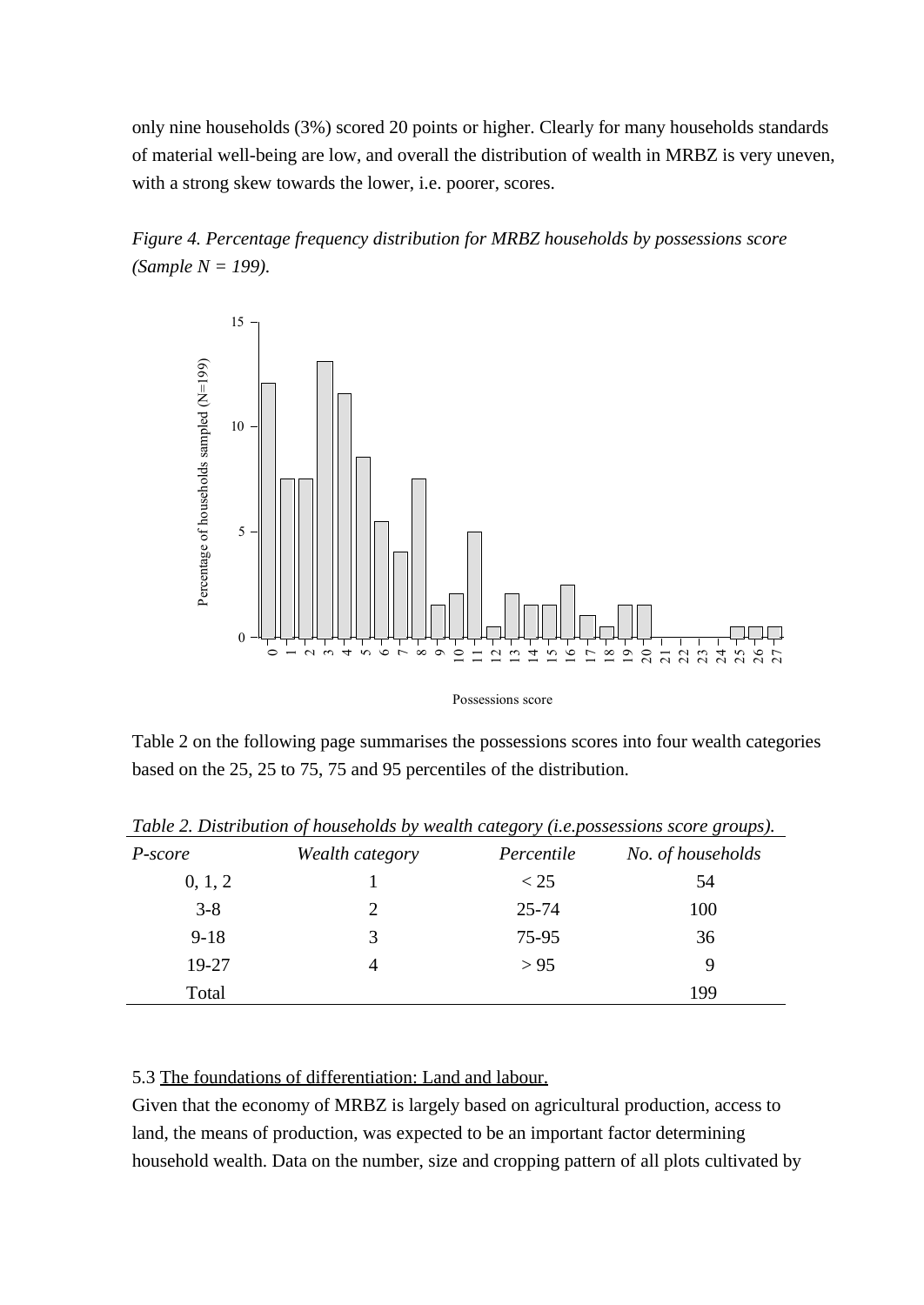members of the household were used to calculate the total area farmed per household. Household possession score was positively related to the mean area under cultivation (Spearman's  $r_s = 0.484$ , N=195, p < .001). Differences between the wealth categories in terms of the mean area cultivated per household are summarised in Table 3.

| P-score  | Wealth<br>category | Table 5, Wealth categories and the mean area farmed per household.<br>Mean area<br>(hectares) | <b>Standard</b><br>Deviation | No. of<br>households |
|----------|--------------------|-----------------------------------------------------------------------------------------------|------------------------------|----------------------|
| 0, 1, 2  |                    | 1.45                                                                                          | 0.96                         | 52                   |
| $3 - 8$  |                    | 2.22                                                                                          | 1.26                         | 99                   |
| $9 - 18$ | 3                  | 3.12                                                                                          | 1.60                         | 34                   |
| 19-27    |                    | 4.60                                                                                          | 2.18                         | 10                   |

*Table 3* . *Wealth categories and the mean area farmed per household.*

What are the factors underlying this distribution of landholdings? In MRBZ there has been little development of a market for land as farme plots are allocated to the inhabitants of the area by the village government and land availability is not limiting. However as most people do not have access to the technological inputs for cultivation, or the capital required to hire such inputs, the availability of labour is probably a key factor determining the area cultivated per household. Analysis of the pattern of labour relations observed for the sample (see Table 4 below) provides some evidence to support this hypothesis.

| <i>Tuble 4</i> Wealth categories and the fille and sale of fabour for cultivation. |          |                      |                                   |                                 |
|------------------------------------------------------------------------------------|----------|----------------------|-----------------------------------|---------------------------------|
| P-score                                                                            | Wealth   | No. of<br>households | N. households<br>$hiring$ labour* | N. households<br>selling labour |
|                                                                                    | category |                      |                                   |                                 |
| 0, 1, 2                                                                            |          | 52                   | 7(13.5%)                          | 9(16.7%)                        |
| $3 - 8$                                                                            | 2        | 99                   | 24 (24.0%)                        | $30(30.3\%)$                    |
| $9 - 18$                                                                           | 3        | 34                   | $21(60.0\%)$                      | $6(17.1\%)$                     |
| 19-27                                                                              | 4        | 10                   | $9(90.0\%)$                       | $1(10.0\%)$                     |
|                                                                                    |          |                      |                                   |                                 |

*Table 4* Wealth categories and the hire and sale of labour for cultivation.

\* Percentage figures are expressed as proportion of households in that wealth category.

Wealthier households are more likely to use hired labour on their farms; all but five households out of 28 with possession scores of 12 and higher reported hiring labour (82%), in contrast with only seven out of 54 households with possession scores of 0 to 2 (13%). The differences between wealth categories in the proportions using hired labour are statistically significant ( $\chi^2$  = 39.83, 3 df, p < 0.001; see Table 4 summary). There is also some evidence that the converse relationship with poorer households being more likely to sell labour may also apply. For example, of the 46 households surveyed that reported selling their labour for cash income only three had possessions scores of 12 or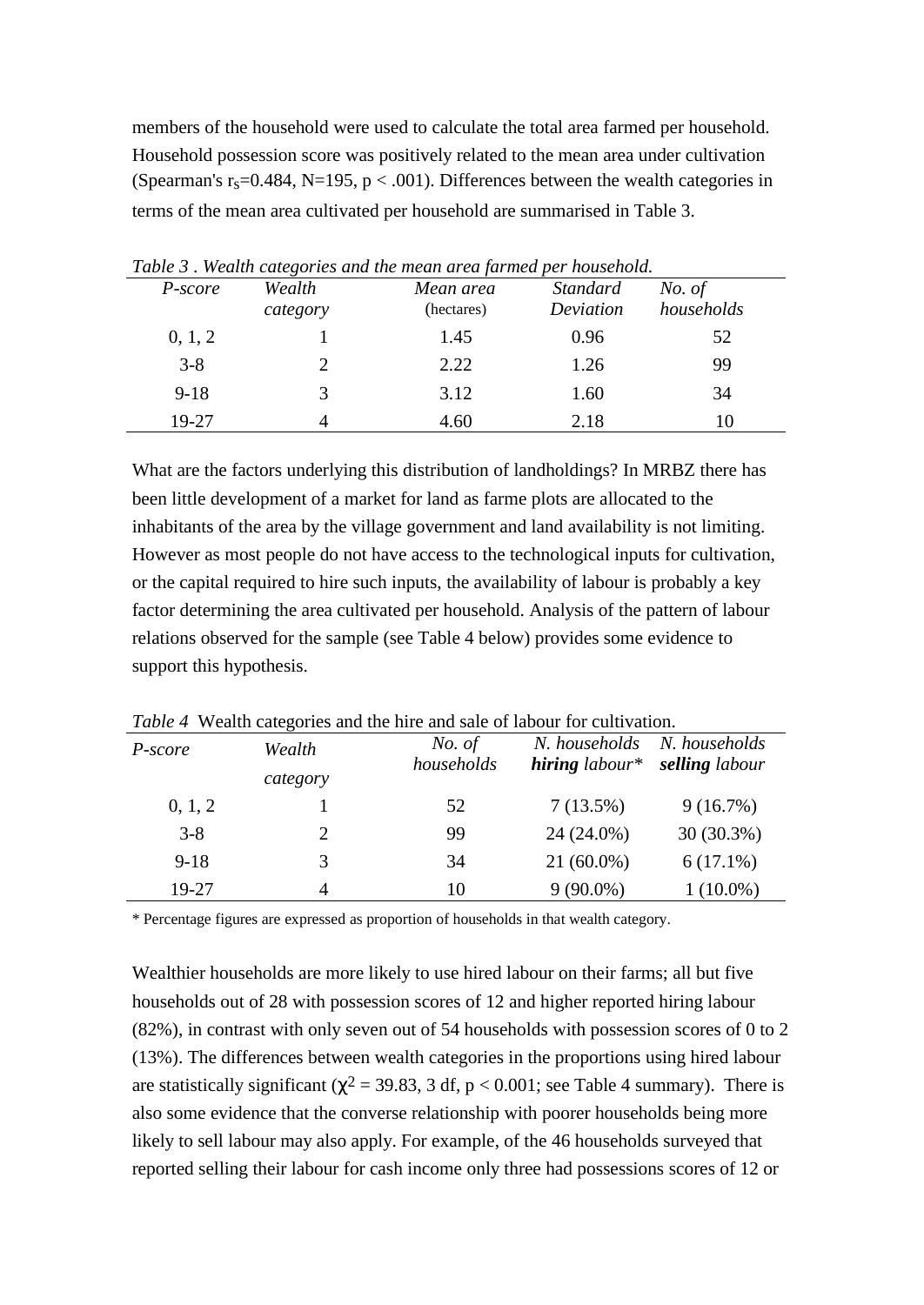higher. Overall however this pattern was not statistically significant, due to the influence of factors other than wealth, such as the demographic characteristics of the household, in determining a household's capacity to sell labour.

Studies in Tanzania and other rural African contexts have frequently found that differences between socio-economic groups in terms of internal household structures, which relate to patterns of land and resource use (Evers 1994, Sender & Smith 1991, Dewees 1995). Similarly, in the present study comparisons between wealth categories found significant differences in overall household size and the number of adults living in the household. There is a positive relationship between the number of adults in the household and the possession score (Spearmans  $r_s = 0.252$ ,  $p < .001$ ), as well as between the number of adults and the total acreage operated (Spearmans  $r_s = 0.418$ , N = 197,  $p < .001$ ). Households in categories 3 and 4, the wealthier 25% of the sample, tend to be larger overall ( $\chi^2$  19.04 for 199 cases,  $p < .0001$ ); and also tend to have more resident adults ( $\chi^2$  = 11.93 for 199 cases, p = .008).

It remains to briefly consider the causality or underlying mechanism for these relationships and the inequalities they represent. From the ideas associated with Chayanov one possible explanationis that the size/age structure of households determines patterns of land distribution (Chayanov as cited in Sender and Smith 1990). The basis of the Chayanovian theory is that a household containing more workers (adults) would be able and willing to cultivate a larger area than a household with fewer. From this it follows that while the total area cultivated per household will vary, the area cultivated per worker or per household member should remain roughly constant.

Household landholdings for the MRBZ sample ranged in size from 0.15 ha to 8.80 ha, with a maximum of ten adults or workers for a single household. On the following page Figure 5 shows the mean area cultivated per adult (per worker) and per household member (per consumer) for the four wealth categories. Wealthier households cultivate significantly more land per adult ( $\chi^2$  20.05 for 195 cases, p < .001). For example, in wealth category one (possession scores 0, 1 and 2) the average land area operated per adult is 0.67 ha, whereas the wealthiest households (category 4, possession scores 19 to 27) operate 1.47 ha per adult - over twice as much land. However there is little variation between wealth categories with regard to the areas cultivated per consumer ( $\gamma^2$  7.49 for 195 cases, NS).

Overall therefore the results of this study support the Chayanovian interpretation, in that bigger households cultivate more land with a constant area under cultivation per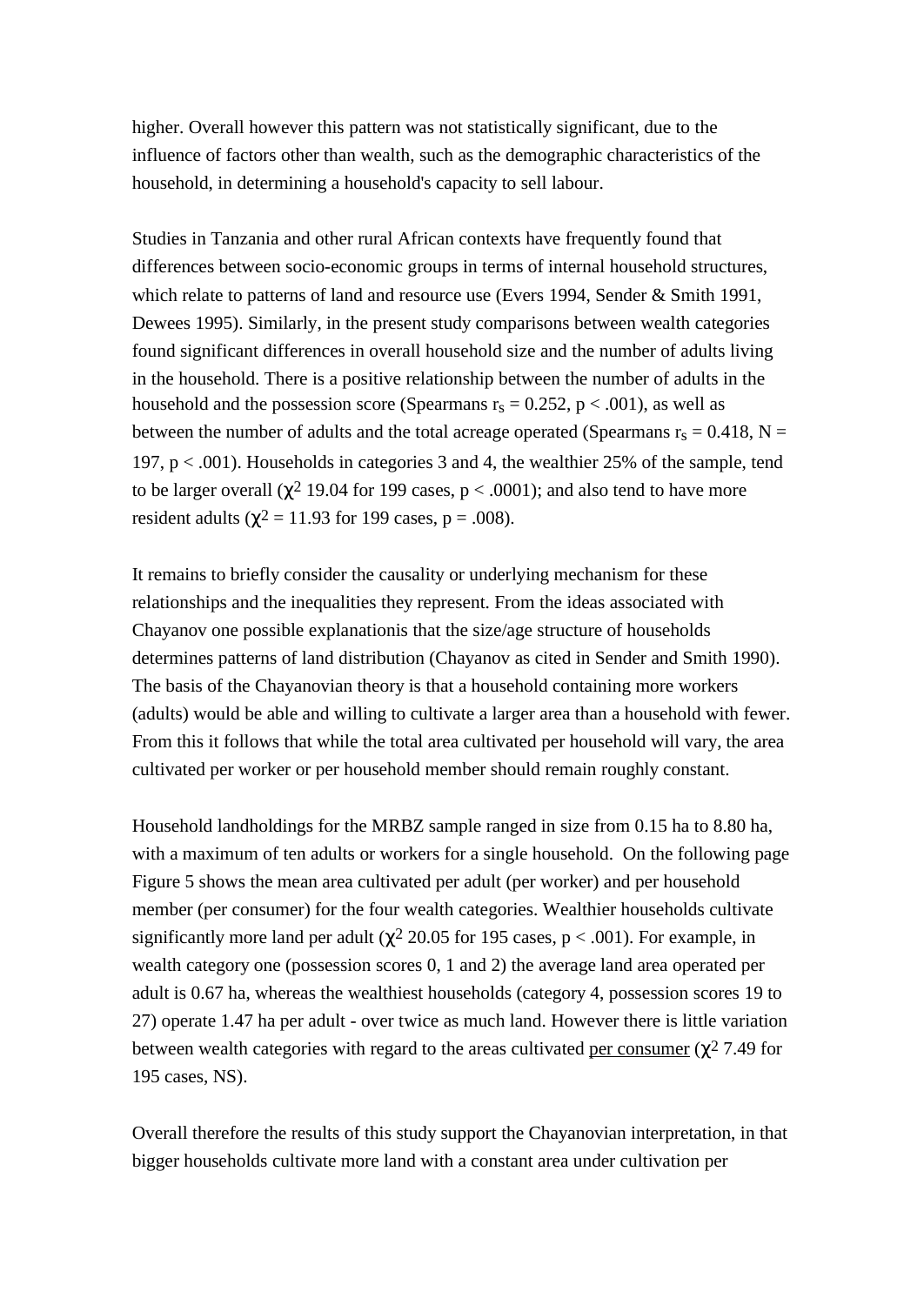household member. The observed differences between wealth categories in the area cultivated per adult worker are due to the increased use of hired labour in wealthier households and so do not contradict the Chayanovian argument.





# 5.4 Production for subsistence: the Hungry season

Differences between households in terms of land acreage and labour supply are often reflected in differences in land use and productivity/ levels of production (see for example Dewees 1995, Sender and Smith 1991). The questionnaire did not attempt to quantify differences between households in terms of subsistence production. However, numerous respondents reported that seasonal food shortage is an important problem of agricultural production in MRBZ. The hungry season is an accepted phenomenon for the inhabitants of the area; this was also evident from the results of seasonality diagramming exercises, and from follow-up discussions on health and development issues for a sub-sample of households covered in the survey. This period of stress, known locally by the Swahili word for hunger *'njaa'*, occurs as the food stored from the previous harvest begins to run low before the crops planted during the short rains are ready for harvest - the months from November onwards to March.

Although climatic factors play a role in determining the duration and intensity of the hungry season, there is much variation in the extent to which it is felt at the level of the household economy. For some of the poorer households the hungry season is literally that, a time of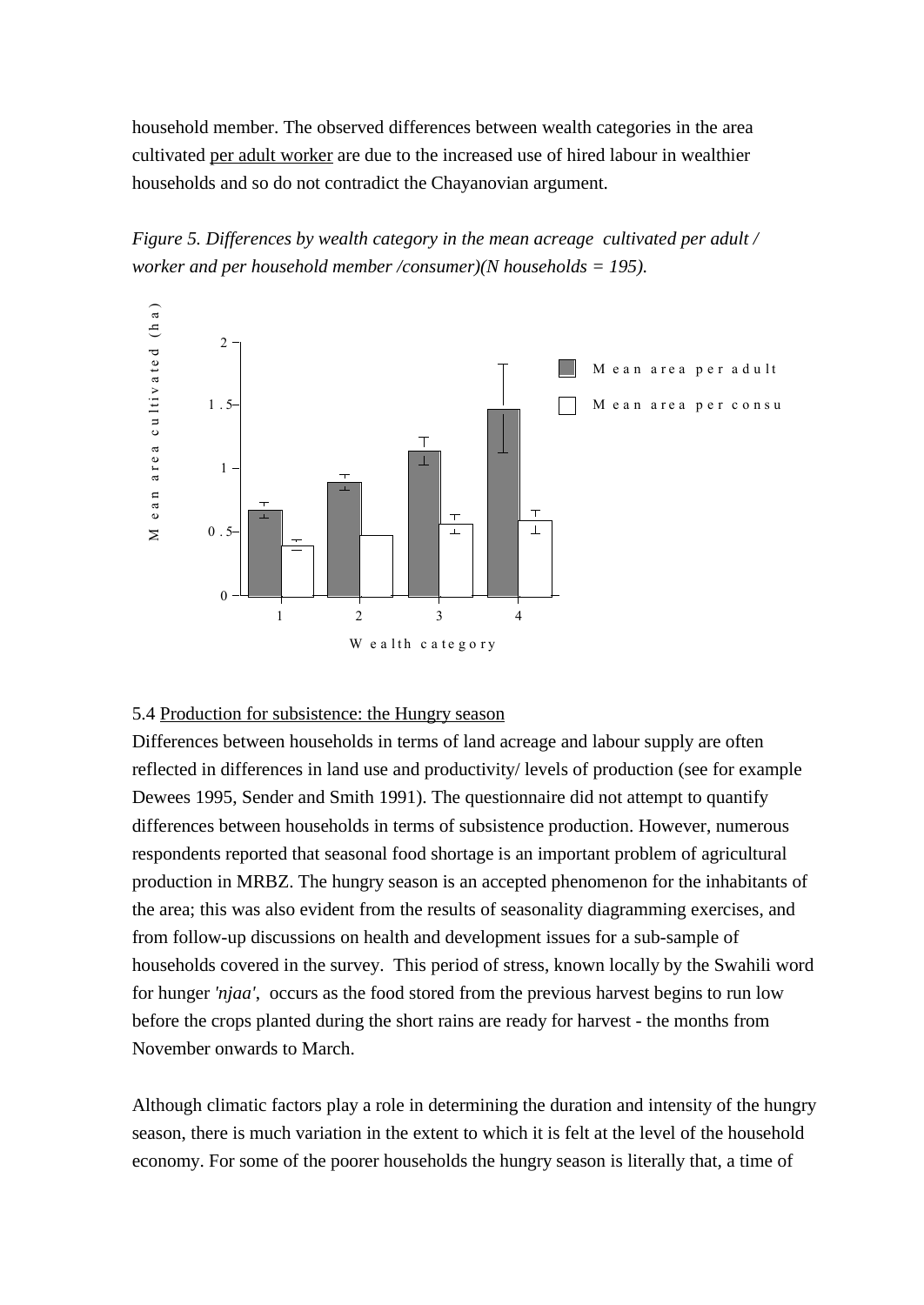critically short food supplies. In village wealth ranking exercises one of the main criteria for distinguishing poor households was that they are the ones who do not have food security. The usual coping strategy for households under those conditions is to look for casual labour in exchange for either food or cash to buy food. Such labour is readily available as the most intense period of hunder coincides with the peak labour demands for the preparation and planting of the fields before the long rains. For wealthier households the hungry season can be merely a time of limited income and careful budgeting. Evidence from informal discussions in a sub-sample of households, while unsuitable for statistical analyses due to the small sample size, supports this interpretation of the variable impacts of the hungry season. All the households that reported having suffered a shortfall of food during the hungry season were from the lowest wealth categories.

An important outcome of the problem of seasonal hunger, aside from the direct hardships of hunger and illness that it entails for individual households, is that it reinforces the unequal wealth distribution of the MRBZ communities. Poorer households that rely on off-farm labour for their subsistence during the hungry season, are then often late in the preparation and planting of their own fields, and accordingly get lower yields. By the time of the next hungry season the household food supplies are again critically low, and the cycle is perpetuated.

# 5.5 Production and crop surplus income**.**

With regard to agricultural production as a source of cash income the survey data do not show any differences in cropping pattern between the wealth categories; the proportion of the household acreage used for cash and food crops remains broadly constant. The direct, positive correlation between the area under cash crop and the overall size of the landholding (Spearman's  $r_s = 0.348$ ,  $p < .001$ ), shows that MRBZ farmers increase the acreage under cash crops in proportion to the total size of their cultivated acreage. This finding can be explained as an after-effect of the failure of the cotton cooperative in 1989: from that time until the 1994 season when sesame buyers started coming to the area, the MRBZ farmers had no incentive for any large-scale cultivation of a cash crop. Under those conditions the optimal strategy for larger farmers, in terms of maximal income with minimal risk, was to concentrate on producing food crop surpluses for which both local and distant markets are guaranteed.

Since wealthy households have overall larger acreages, they are more frequently able to produce agricultural surpluses for sale. Survey data on the sale of crops from the 1994 harvest shows that only one of the forty-five households with possession scores of eight points and higher did not sell any agricultural products. Analysis of the sale of crops by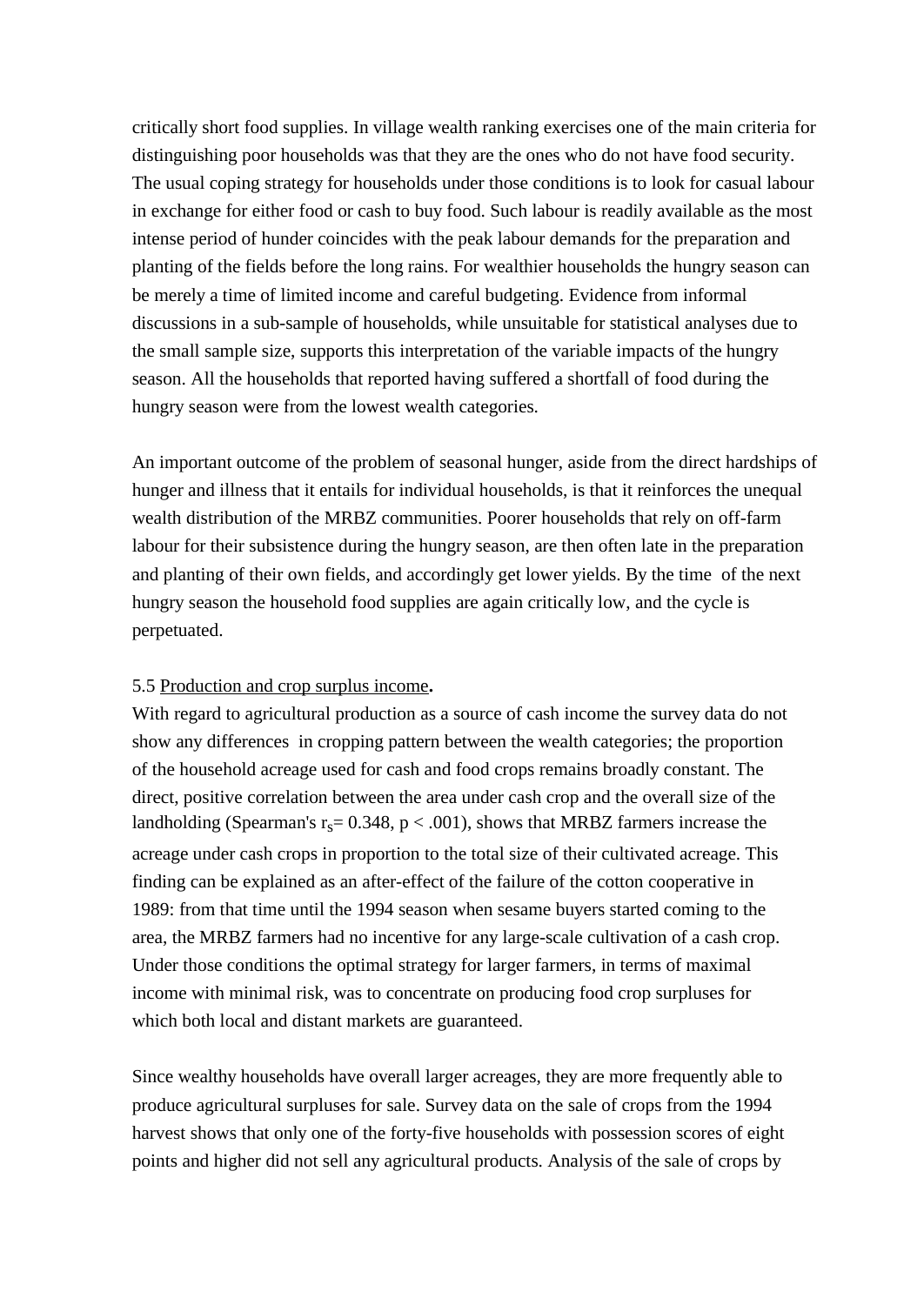wealth category shows that in 1994 almost all the richer households (Categories 3 and 4) sold crops, while only 57% of the poorest households in Category 1 were able to produce a surplus for sale (Figure 6,  $\chi^2 = 20.7$  for 3 df, p < .001).

Cash incomes from the sale of agricultural surpluses reflect these differences between households in the levels of production for the market. The crop surplus income distribution for the sample resembles the strongly skewed distributions of landholdings and possession scores: the majority of households fall within the lower income groups but the minority of wealthy households form a long tail that spreads in the higher income groups. Household crop surplus incomes are positively correlated with possession scores (Spearman's  $r_s$  = .528 for N = 193, p < .001), and there are clear differences between the wealth categories (Table 5;  $\chi^2 = 45.48$ , N = 193, p < .001).

*Table 5. Mean household income from the sale of crop surpluses by wealth category (i.e.possessions score groups).*

| $\mu$ , $\mu$ , $\mu$ , $\mu$ , $\mu$ , $\mu$ , $\mu$ , $\mu$ , $\mu$ , $\mu$ , $\mu$ , $\mu$ , $\mu$ , $\mu$ , $\mu$ , $\mu$ , $\mu$ , $\mu$ , $\mu$ , $\mu$ , $\mu$ , $\mu$ , $\mu$ , $\mu$ , $\mu$ , $\mu$ , $\mu$ , $\mu$ , $\mu$ , $\mu$ , $\mu$ , $\mu$ , $\mu$ , $\mu$ , $\mu$ , $\mu$ , $\mu$ , |                                        |                                                              |                                                    |  |  |
|---------------------------------------------------------------------------------------------------------------------------------------------------------------------------------------------------------------------------------------------------------------------------------------------------------|----------------------------------------|--------------------------------------------------------------|----------------------------------------------------|--|--|
| P-score                                                                                                                                                                                                                                                                                                 | Wealth category<br>(No. of households) | Mean crop surplus<br>income<br>( <i>units</i> = $1000$ T.Sh) | Proportion of total<br>income earnt by<br>category |  |  |
| 0, 1, 2                                                                                                                                                                                                                                                                                                 | 1 ( $n = 53$ )                         | 19.20                                                        | 9.7%                                               |  |  |
| $3 - 8$                                                                                                                                                                                                                                                                                                 | $2(n=98)$                              | 37.43                                                        | 34.9%                                              |  |  |
| $9 - 18$                                                                                                                                                                                                                                                                                                | $3(n=32)$                              | 125.10                                                       | 38.1%                                              |  |  |
| 19-27                                                                                                                                                                                                                                                                                                   | $4(n = 10)$                            | 178.86                                                       | 17.0%                                              |  |  |

*Figure 6. Numbers and percentages of households selling crops in 1994 by wealth*

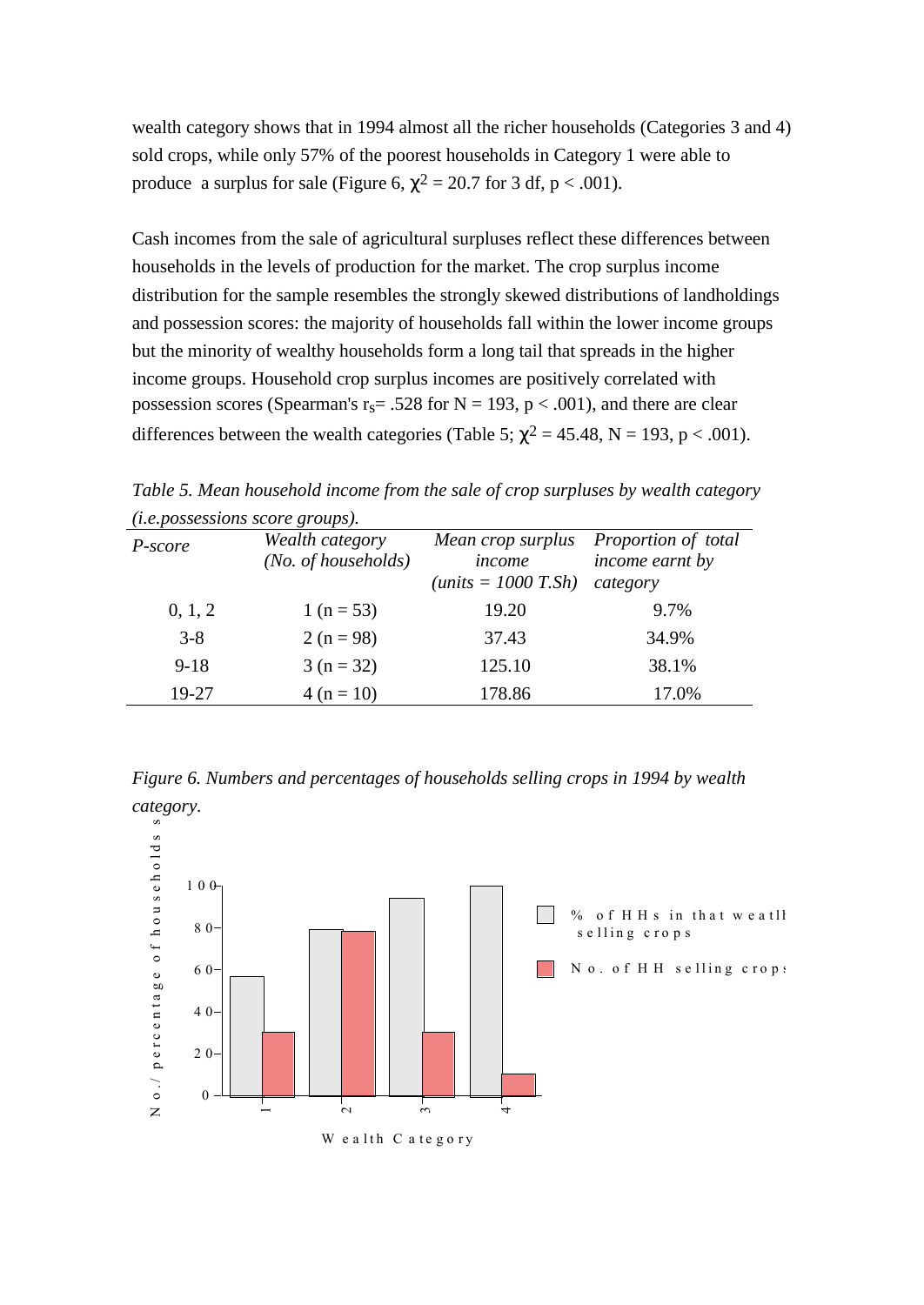# 6.0 INSTITUTIONAL AND WELFARE ASPECTS OF DIFFERENTIATION

Differences in social status and access to welfare services can play an important role in reinforcing economic stratification. In the following section study findings which suggest patterns of differentiation in the MRBZ study villages with respect to political status and access to education and health care services are presented.

# 6.1 Political status: membership of the village council.

The two governing bodies at the village level are the Village Assembly, which consists of all residents of the village over the age of 18, and the Village Council which consists of between 15 to 25 elected members (Sandi 1994). The Village Council is divided into several standing committees with different areas of responsibility such as finance and planning, health and education, self-help projects, security and defence (Source: Village Executive secretary interview, Mbwade village). Although the Village Assembly is the supreme authority on general policy-making, it is the Village Council that carries out decision-making and implementation of the day-to-day affairs and business of a village, and so plays a key role in shaping productivity and development progress. Under circumstances where the village council is not a representative and accountable body, local political processes can reinforce inequalities (e.g. Sender & Smith 1991). Thus consideration of the distribution of political status - as measured by membership of the village council - must be included in a study aiming to understand of village structure and functioning.

In the MRBZ villages the distribution of political status reflects inequalities based on gender and poverty: the members of the village councils are predominantly from wealthier households  $(\gamma^2=13.09$  for 3 d.f., p = .004; see Table 6 for summary data), and disproportionately more men than women hold such positions of authority ( $\chi^2$ =9.57 for 3 d.f., p = .002).

| Tuble 0. I Ossession score groups and political positions held. |          |            |                                             |                                      |  |
|-----------------------------------------------------------------|----------|------------|---------------------------------------------|--------------------------------------|--|
| P-score                                                         | Wealth   | No. of     | Households with                             | % Households with                    |  |
|                                                                 | category | households | person holding<br><i>political position</i> | person holding<br>political position |  |
| 0, 1, 2                                                         |          | 54         |                                             | 9.3                                  |  |
| $3 - 8$                                                         |          | 100        | 19                                          | 19.0                                 |  |
| $9-18$                                                          | 3        | 36         | 12                                          | 34.2                                 |  |
| 19-27                                                           |          | Q          |                                             | 50.0                                 |  |

*Table 6. Possession score groups and political positions held.*

# 6.2 Education

Educational facilities in MRBZ at present are limited. There is a primary school for every area of concentrated settlement, which means that the conglomerate or 'twinned' villages of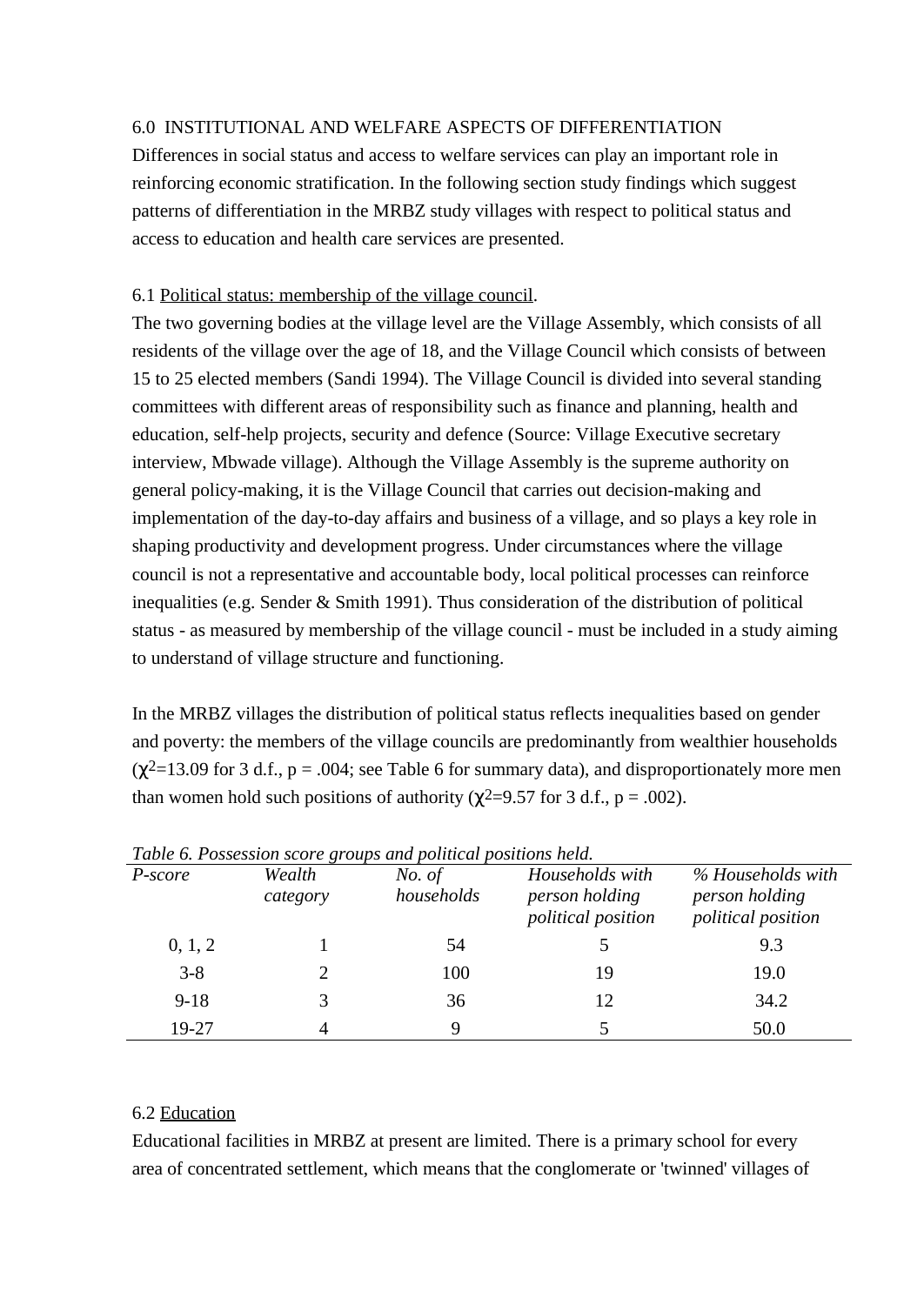Mbwade-Bonye and Mngazi-Vigolegole share one school for both communities. In total, there are nine primary schools for Bwakira Chini division. However in many of these schools the conditions of the buildings are poor, there is a lack of basic equipment such as desks and benches, and the number of teachers and quality of teaching are inadequate. It is usual for maintenance and repairs of the school facilities to be carried out by pupils and parents by a system of compulsory contributions, due to the lack of District funding for such purposes. Overall standards of academic performance for the area are low with few pupils reaching the required standard for secondary school.

Even for those pupils who do pass the examination, a further problem is that at present there is no local secondary school for them to attend; the nearest is in Matombo village, fifty kilometers away towards Morogoro. In 1990, with the start of the CWMP in MRBZ, this lack of secondary education prompted the launch of a project to build a secondary school for the division at Milengwelengwe village. The project is being jointly funded and implemented by the District, Selous Conservation Programme and the villages, with each village contributing a set quotient of labour and locally available materials (such as burnt bricks and roofing timbers), SCP providing the materials not available locally such as cement, nails, and the District providing transport and supervision. As yet the school is not open although several classrooms and a laboratory have been built.

In this context of limited educational opportunities and facilities the findings of the survey with regard to standards of education in MRBZ are not surprising. Overall the data show that standards of education for the respondents asked were poor: 38% of the sample were illiterate and a further 21%, consisting of those people who had attended adult education or had not completed a primary school education, were considered to be semi-literate; only 42% were literate (i.e. had completed primary school). Standards of education were markedly lower for women than for men ( $\chi$ 2 = 26.6 for 4 d.f., p < .001) as shown in Figure 8. Several of the women who declined to give interviews did so on the grounds that they had not received any formal education and so would not be able to answer the questions.

Comparison of standards of education between the age-groups surveyed revealed another interesting pattern. Overall standards of education have improved from the older generations to the present (Figure 9). For example, whereas  $72\%$  of respondents in the  $>65$ yrs age-group were illiterate and only 6% were literate, for the 26-35 yrs age-group the level of illiteracy was 16% and 78% were literate. However there is a marked reversal of this trend for the youngest age-group of the sample (18-25yrs), for whom the level of illiteracy had risen to 38% and the literacy rate had accordingly dropped to 63%.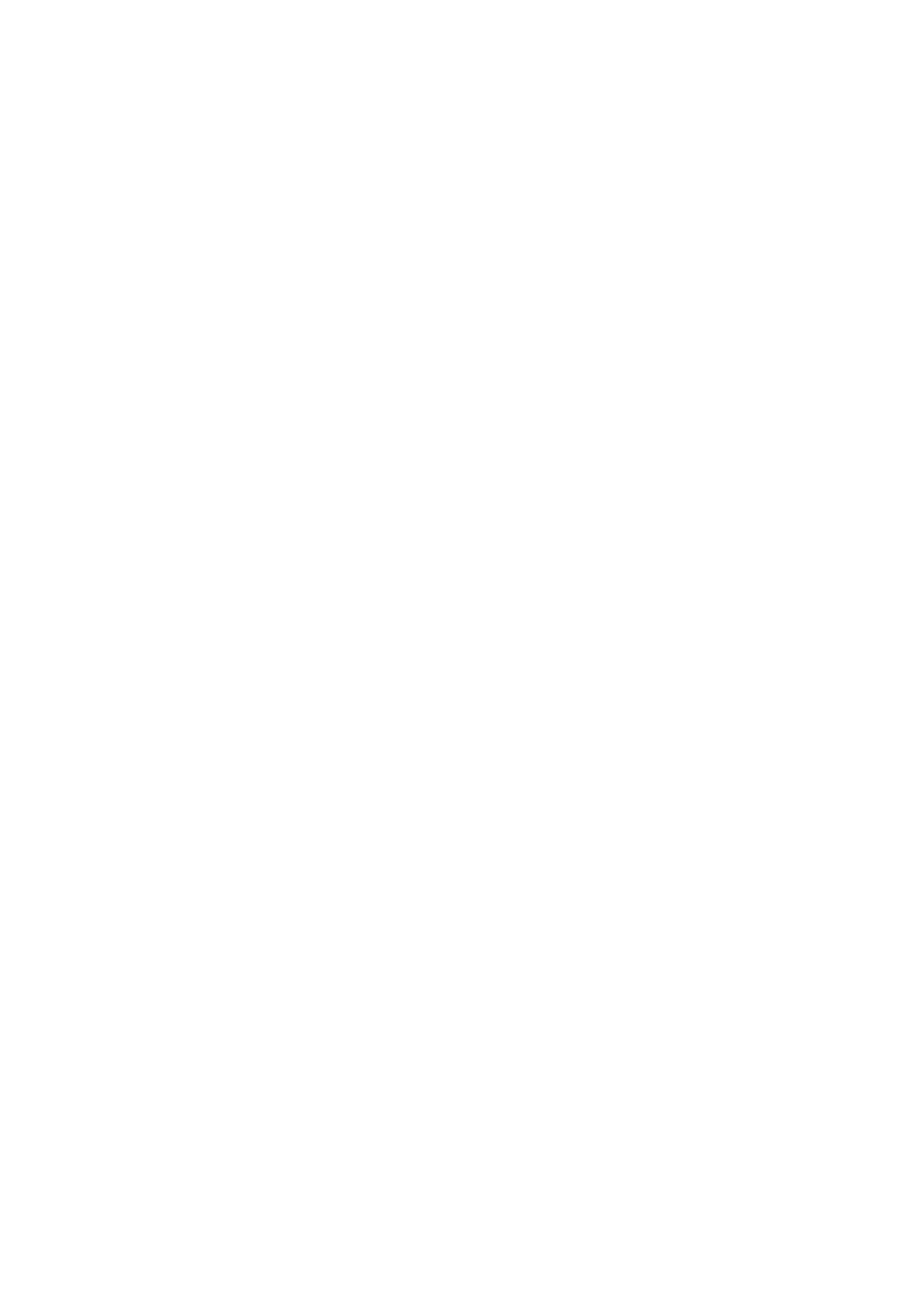*Figure 7. Standards of education by gender for the MRBZ sample (N=128 Men; 74 Women).*



G E N D E R

*Figure 8. Standards of education by age category for the MRBZ respondents (N = 202).*





This pattern must be understood in the broader macro-economic context of education in Tanzania. Progress in raising standards of education was made in the 1970s following the declaration of Universal Primary Education. However during the economic crises of the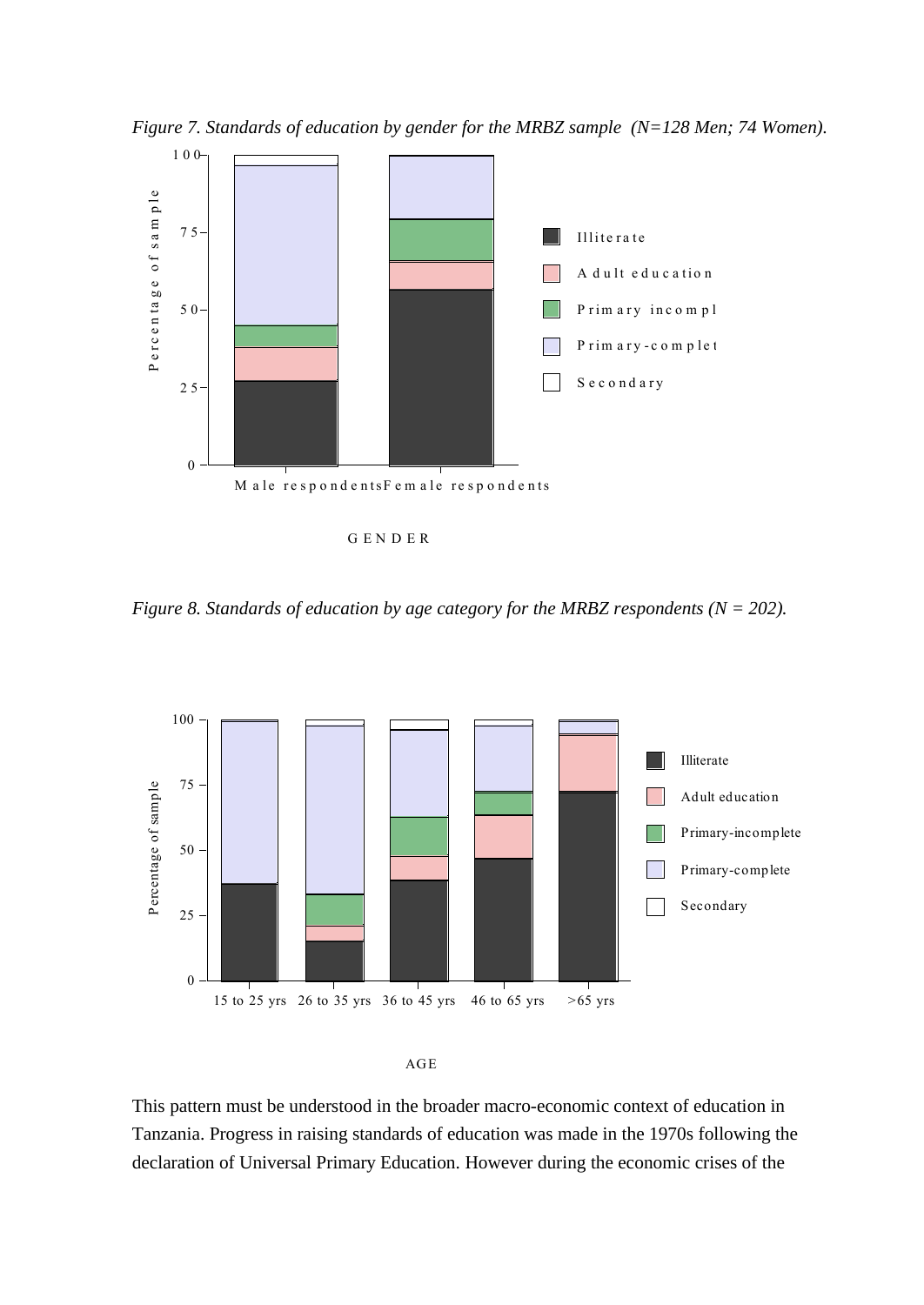1980s gross primary school enrollment fell dramatically, while the gross secondary school enrollment rate remained constant at 4%, well below the average for Africa (Muir 1994). The Tanzanian educational system is now recognised as being underfunded and generally in "a terrible state" (Tadreg 1993 cited in Muir 1994). In short the present conditions in MRBZ can be seen to be a reflection of the limitations of the educational system at the national level.

As government funding for education decreases parents are now being asked to contribute more towards the costs of educating children. Ranking exercises on categories of common household expenditures were carried out for a sub-sample of 24 of the households visited during the questionnaire survey. In thirteen (59%) of the households visited for this purpose the costs of educating children were considered to be an important component of household expenditures. The question is whether these costs limit the access to education by the poorer households of MRBZ, as was suggested by some of the village teachers during semistructured interviews.

The survey data showed significant differences between wealth categories in terms of the standard of education for the head of the household ( $\chi$ 2 = 25.75 for 4 df, p < .001). In this study the number of children per household attending primary school at the time of the survey, calculated as a proportion of the children in the household of primary school-going age (7 to 14 years), was used as an indicator of the extent of household involvement in the educational system. On the basis of this measure of educational achievement there was no evidence for an association between wealth and educational standards. However, given that this general level of analysis ignores potentially important differences between households with regard to school attendance records and whether each child in fact completes primary school, the hypothesis that household wealth has an effect on access to educational opportunities cannot be conclusively discounted.

# 6.3 Health and Welfare.

The emphasis on the provision of universal primary health care in the Arusha Declaration of 1967 led to the rapid expansion of the Government health system from 1968 onwards. By the mid to late 1970s 72% of the population were within 5km of a health facility (Muir 1994). A significant deterioration of the quality of the health services followed during the economic crisis of the late 1970's and early 1980's due to marked reductions in the real per capita expenditure on health. Today the Tanzanian health sector is still considered to suffer from chronic underfunding (Muir 1994), and the actual impacts of this macro-economic context are evident from the quality of health services available in MRBZ.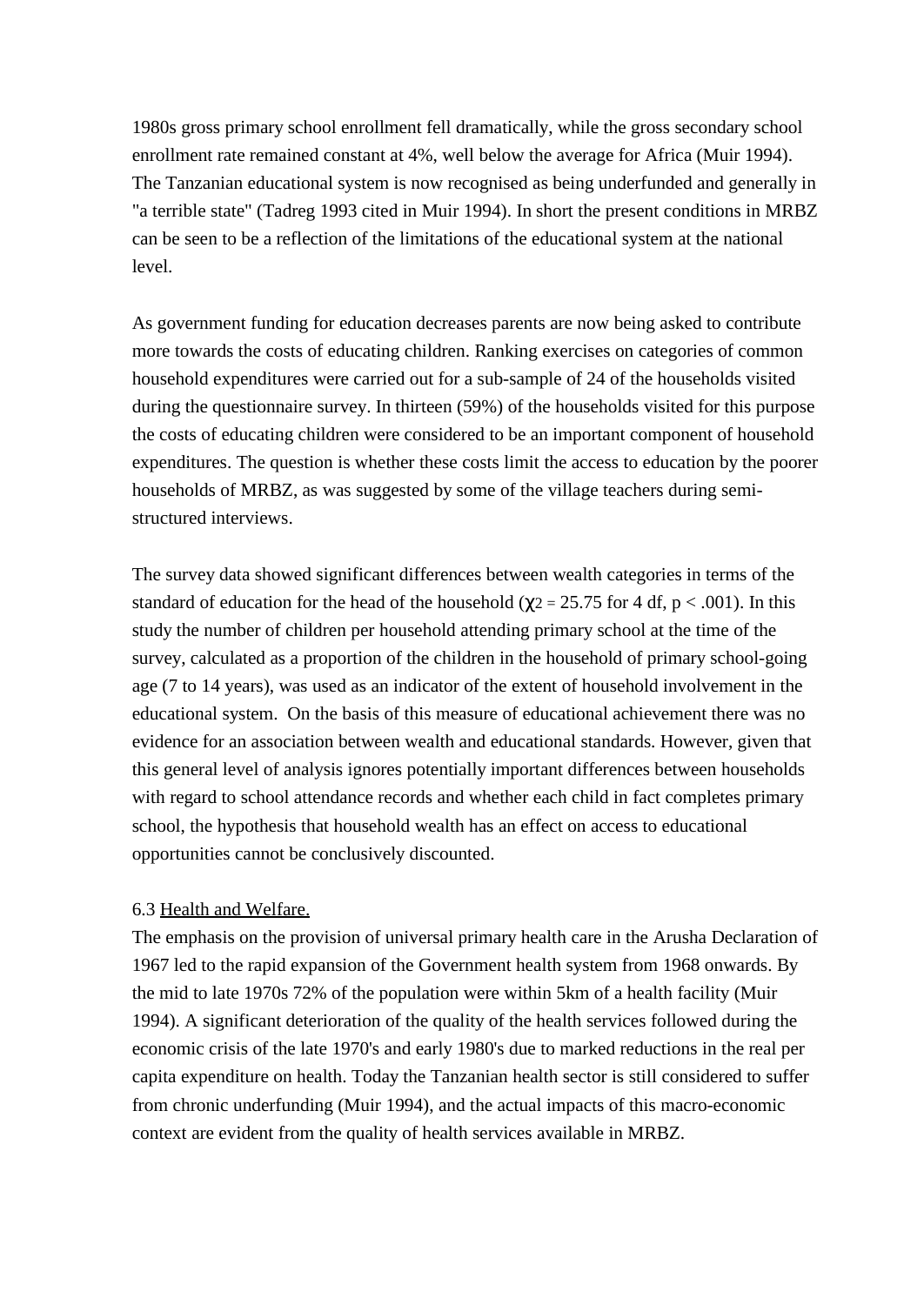The health facilities for the division of Bwakira chini consist of a government health centre and a privately-owned pharmacy in Duthumi, a government dispensary in Mngazi-Vigolegole and a government dispensary and a privately-owned pharmacy in Gomero. Another dispensary is under construction in Bwakira chini as one of the CWMP village development projects. The nearest government hospital for the division is over 100km away in Morogoro and there is no means of providing transport for patients who are referred there. There are MCH clinics attached to all dispensaries, which are attended by midwives helped in some cases by traditional midwives in the villages. The availability of medicines and other materials is problematic at all of these facilities, as the governmentfunded supply is limited to one consignment per month which usually lasts only a few days. As a result in the majority of cases the local people are forced either to buy what medicines they need from the private pharmacies in Duthumi or Gomero or to go without.

In semi-structured interviews on health and development issues numerous respondents complained of the inadequacy of the health service, in particular the shortage of medicines for common illnesses. Another frequent complaint was that staff at the government clinics, which supposedly provide a free service, often demand some form of payment before treatment. Data from ranking exercises carried out for 23 households showed that these days health-related expenditures (medicines, transport and treatment) are seen to constitute a significant proportion of household budgets. In all but three of these households (i.e. 86%) informants included the costs of health care in their selection of important household expenditures. A weighted rank index was calculated to assess the perceived magnitude of health care costs relative to other household expenditures. This measure suggested that for the inhabitants of MRBZ the proportion of household income spent on health care is greater than most other expenditures, such as household goods, salt and other minor items, taxes, school fees and ngomas). Only the uses of household income to buy clothing and staple foods were perceived to be higher.

That the costs of health care are perceived by many people as a considerable burden is not surprising, given the widespread and frequent occurrence of malaria, worms, diarrhoea and skin problems such as scabies in the area. These were the most common health problems reported by households visited for the livelihood analyses, but longer term illnesses such as hernias, ulcers and TB are also prevalent. Eleven of the twenty-three households visited (48%) reported that someone in the household was sick at the time of the visit. For six of these households the complaints reported were of minor, short-lived illnesses (a definition which includes the 'normal' form of malaria!), while for the remaining households the sick people were suffering from more serious, longterm medical conditions such as hernias. It is worth noting that these data were collected by household visits made just after the main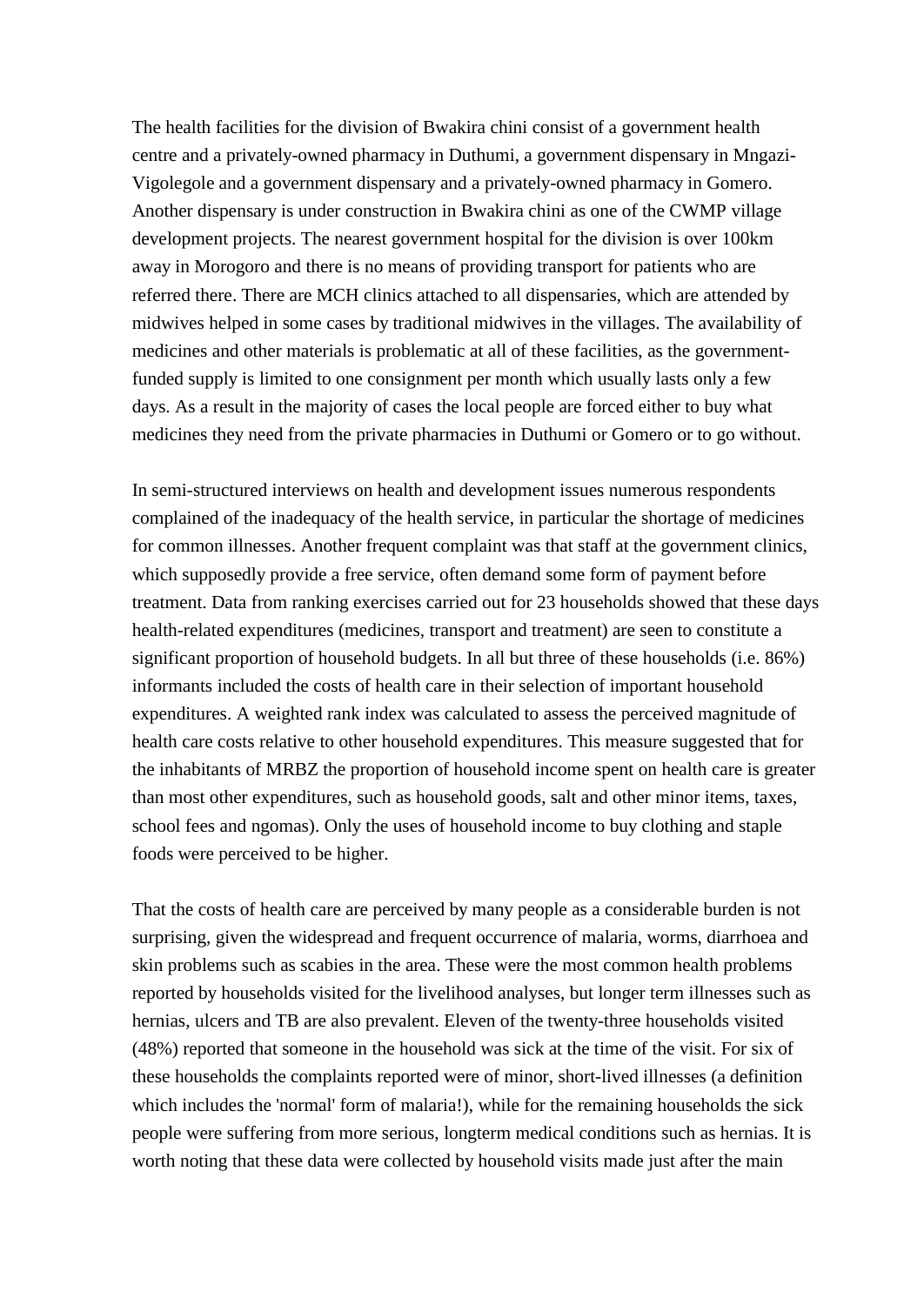harvest, which represents the least stressful time of the year in terms of the household economy due to readily available food and cash income from agricultural surpluses.

Clearly these data, based on the very small sample of the household profiles, cannot be used as the basis for making conclusive statements on the broader health situation in MRBZ in comparison with other rural areas. The description does however give some indication of the scale, frequency and importance of health issues as they affect the daily lives of people in MRBZ. The implication is that health is a further dimension of socio-economic differentiation in MRBZ; for households falling within the very low income brackets, the costs of health care are potentially prohibitive. My direct observations and experience of individual case histories during eighteen months of fieldwork support this proposition.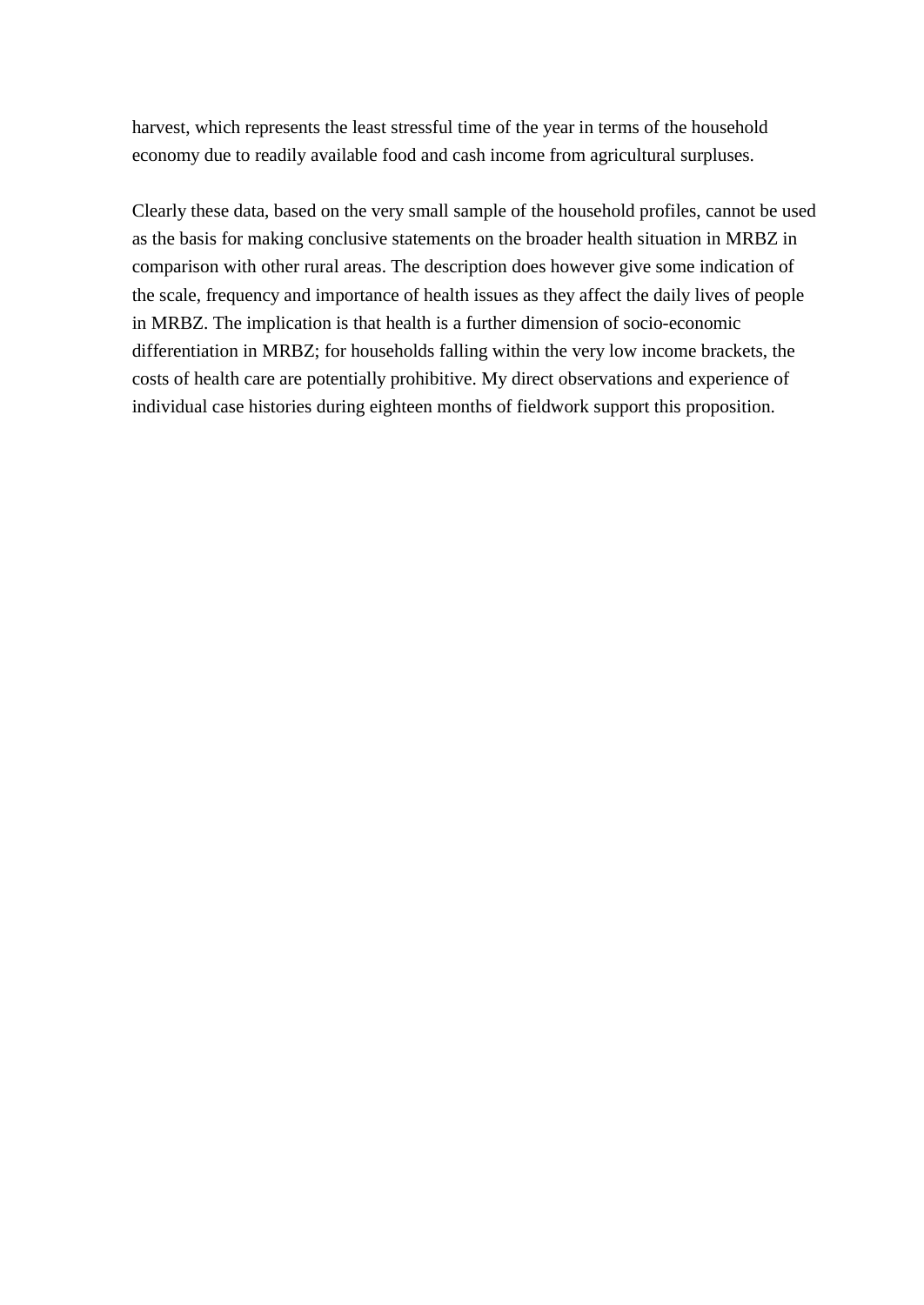#### 7.0 DISCUSSION

Only seven years have elapsed since Operation Uhai, the 1989 anti-poaching initiative by the army that was at the time hailed as a turning point in the history of wildlife conservation in Tanzania. Since then there have been marked ideological and practical moves towards the use of community-based conservation on both local and national scales. Results of this change are evident at the grassroots level in terms of projects and project implementation, in the structural changes for the government bodies concerned with wildlife conservation in Tanzania and in the form of the Draft Policy on Wildlife Utilisation and Conservation (URT 1994). My study of natural resource use by rural communities involved in one such community wildlife management project was carried out against this background of changing conservation policy and practices. The broad objective of the research was to generate a set of baseline data that would contribute to the understanding and analysis of the effectiveness of CBC in Tanzania.

The common theme underlying the results and analyses presented in this paper is that of heterogeneity within the 'community' - a concept sometimes ignored in the usage of that term in the CBC context. Target communities for CBC initiatives are often defined in spatial terms as groupings of people who live in the same place and use the same resource base. Projects are then implemented on the basis of assumptions that such communities are homogeneous in terms of their economic, social and cultural characteristics. This is not the case for the MRBZ villages which exhibit a high degree of cultural, economic and social/institutional diversity and differentiation.

There is a large body of research in which peasant farming communities are characterised as closed (culturally homogenous) societies with clearly defined membership and shared customs and norms which regulate social and economic relations (Wolf in Cancian...). While some such community structures and traditions still exist for the WaLuguru in their isolated, mountain villages of the Ulugurus, the situation in the MRBZ lowland villages is very different. There the villages have a history of disturbance and change which is reflected in their composition and working. The variety of ethnic groups present in the lowland population means that MRBZ villagers do not share a common cultural background; furthermore as many are relatively recent inmigrants to the area they lack the ties to ancestral lands that can be important factors structuring social relations (Lan 1982).

That there is a lack of social cohesion or 'community spirit' at the level of the village was a theme that was frequently identified and enlarged upon by the villagers themselves. They explained the situation in terms of inmigration, saying that the lowland villages were more like cities than the mountain villages owing to their mixed composition. The mixture of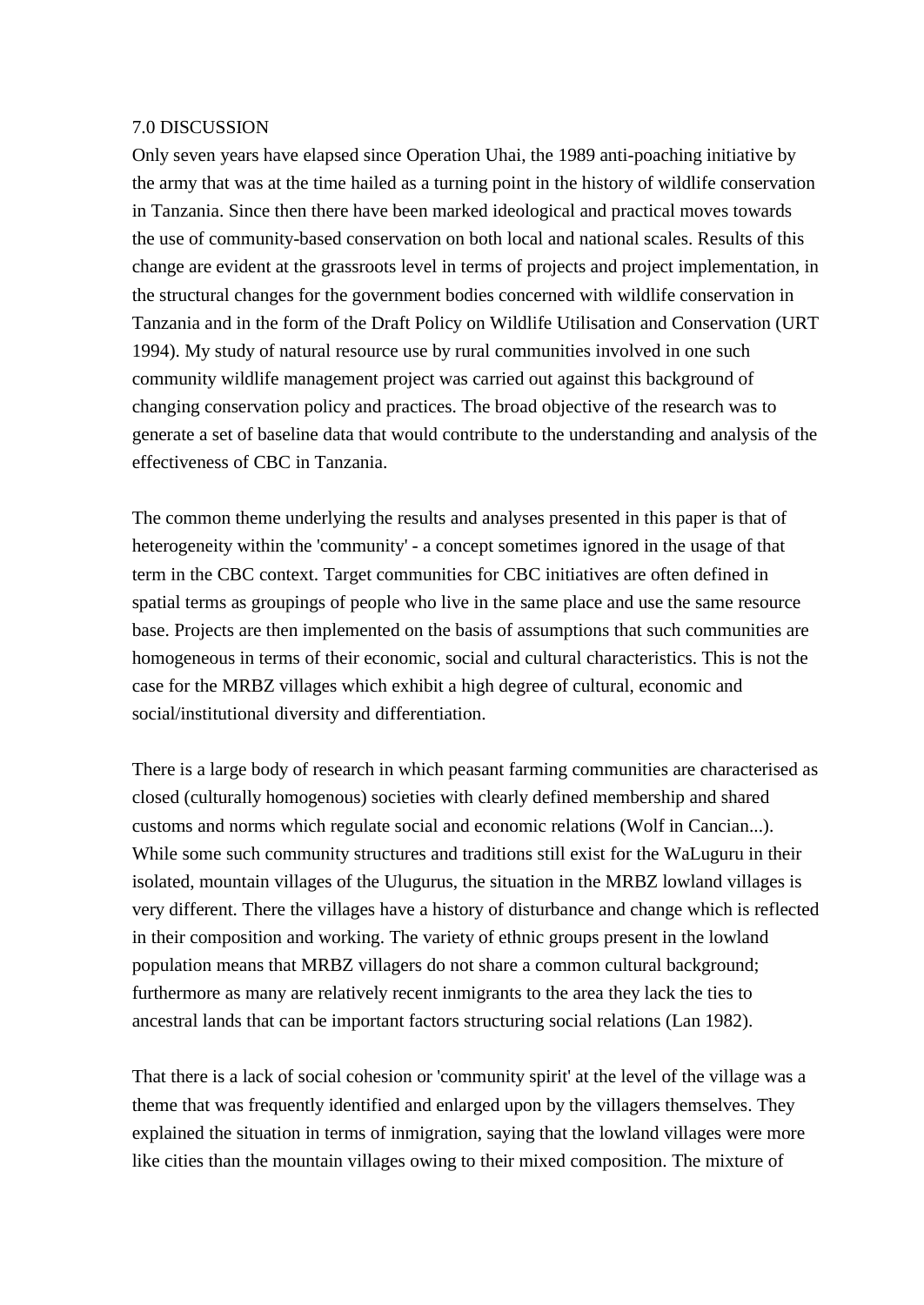inhabitants means that people have fewer of the clan and kinship links within the community, which are usually important mechanisms for the enforcement of social norms and customs. The lack of social cohesion hinders the development and persistence of a strong, unifying set of social norms determining behaviour at the 'community' or village level. As a result there is is little exclusivity applied to community membership, inmigration continues and so the cultural diversity is self-reinforcing.

With regard to the economic aspects of community structure, the overall picture for MRBZ to emerge from the survey data analyses is one of widespread, extreme poverty. This is partly due to the isolation of the area in terms of both physical location and its limited integration to the outside market economy. Households at the lower end of the economic continuum consistently fail to produce enough for their own subsistence, have negligeable cash incomes, and may also suffer restricted access to health and education services. The inevitable outcome of these conditions is that the majority of the local people in MRBZ are subsisting on the basis of very short time frames and high discount rates; they are mainly concerned about where their next meal is coming from, and so have little time, energy or motivation left for more abstract longterm planning ventures.

At the opposite end of the MRBZ economic spectrum there is a small minority of households which, by village standards, are very wealthy. This inequitable distribution of wealth also contributes to the lack of social cohesion in the MRBZ villages. The gulf between the haves and the have-nots is a source of mistrust and suspicion for both parties: while the wealthy minority fear that everyone else is trying to rob and cheat them, the poor majority are convinced that wealth can only achieved as ill-gotten gains. These divisions further restrict the development of the 'social capital' necessary for collective community-based action.

The final major aspect of differentiation within the MRBZ villages is seen in the divisions that exist in relation to the distribution of political power, reflecting and to some extent also reinforcing the distribution of economic power. Women and poorer households are largely excluded from any role in village public life and decision-making, while wealthier households are disproportionately represented on the village government and associated committees. Despite the advent of multi-party politics in local government in Tanzania in 1992, the distribution of power within the village continues to be largely shaped by patronage relationships rather than differences of education, opportunity or ability between potential political candidates.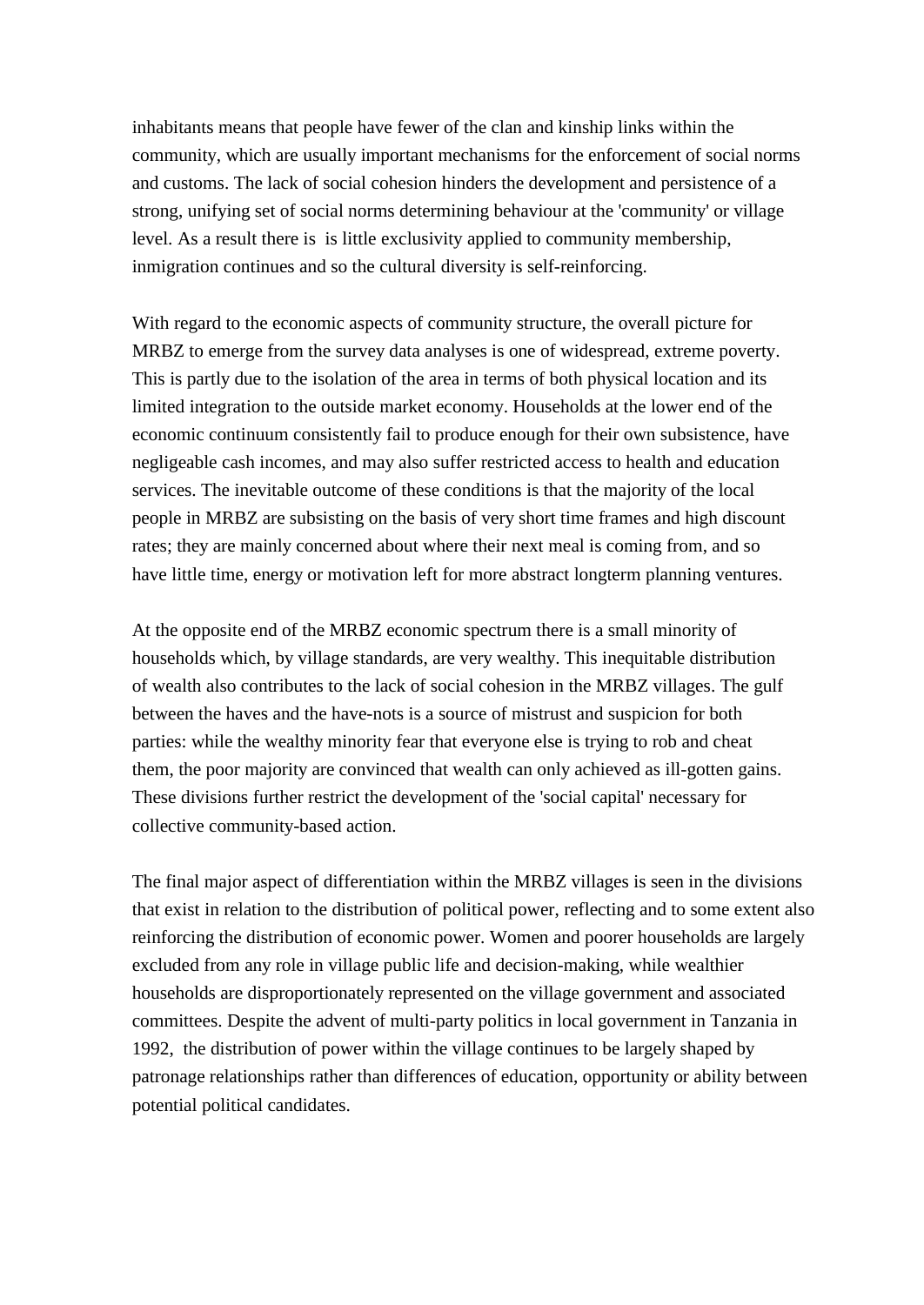As a result the majority of local people do not perceive the village institutions to be representative of their interests, nor do they believe that the village leadership works for the collective benefit of the 'community'. Their sense of disempowerment is expressed as apathy and unwillingness to participate in community-based actions and village public life, on the grounds that the benefits of such initiatives will always be 'eaten' by the leadership. Consequently there is no public pressure on the village institutions to provide accountability and transparency for their actions on behalf of the village, and so all too often the Cassandra scenarios of the villagers become self-fulfilling prophecies. Misuse of authority on the part of the village leadership, usually in the form of misuse of village funds, is both common and widespread; unsurprisingly this restricts the potential for change and development by the communities.

Clearly these cultural, economic and political aspects of heterogeneity within the MRBZ villages are interlinked and to a certain extent mutually reinforcing. The overall outcome of this widespread and multi-faceted differentiation is that MRBZ society tends towards atomization rather than towards integrated social networks. This tendency is seen both at the household level, for example in the decline of cooperative labour exchanges, and at the more general level of the village in terms of unaccountable institutions and the lack of popular participation in village public life. In short the villages lack the 'social capital' which is necessary for successful collective community-based action, as illustrated by the widespread failure of previous self-help development projects in MRBZ. Such failures contribute to the *status quo* of widespread poverty and inequity in a system that is at best static, at worst degenerating.

The scenario presentedd for the MRBZ villages demonstrates the relevance of understanding the socio-economic structure of target communities for CBC initiatives, which aim to achieve regulated and sustainable resource use by collective community-based action. Exploring the heterogeneity and inequalities within assumed 'communities' helps us to identify where the potential pitfalls of the approach lie. In the MRBZ context of extreme poverty combined with a high degree of socio-economic differentiation, there is a risk of the community wildlife management project being coopted to serve the interests of the village leadership. If this problem is to be prevented the benefits of the project must be accessible and of value to the 'ordinary' or poorer community members, so that as many people as possible have a positive incentive for being actively involved in CWMP activities. Participation by a sufficient proportion, a so-called critical mass, of the target population could in turn promote the development of transparent, accountable and effective institutions. For this latter process, additional support (awareness-raising) and capacitybuilding (technical training for committee members in relevant skills such as book-keeping)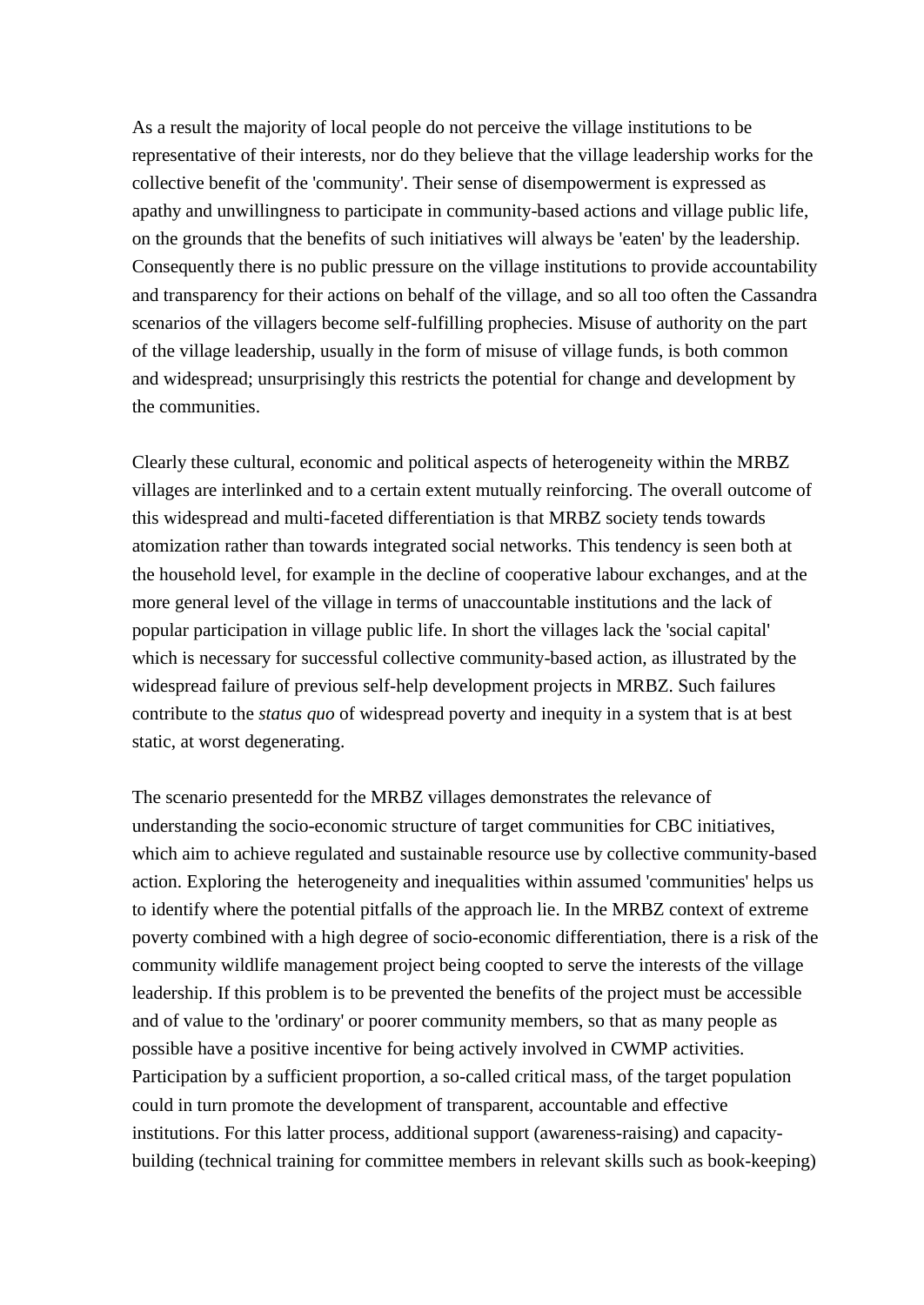will also often be necessary, particularly in isolated and marginal villages such as those of MRBZ.

The facts that rural communities are not necessarily homogenous units, that not all peasant farmers do look alike, are increasingly recognised by the practitioners and researchers of rural development. The evolving CBC approach now needs to incorporate this lesson in designing and implementing projects. Failure to do so will mean that CBC projects, far from promoting better standards of living for local people in rural areas, may lead to increasingly inequitable distributions of social, economic and political assets. In the longterm this will also mean failure to empower local people to benefit collectively from the sustainable use of natural resources.

# BIBLIOGRAPHY

ARDHI, S. (1991). Village Development Planning for 16 Villages bordering the Selous Game Reserve in Morogoro South District (Land use planning document No. Ardhi Institute, Selous Conservation Programme.

Baldus, R., Kaggi, D.T. (1989). Village Participation in Wildlife Management: Introducing Communal Wildlife Management in the Mgeta River Buffer Zone north of the Selous Game Reserve. (SCP Discussion Paper No. 4). Selous Conservation Programme.

Baldus, R. D. (1991). Community Wildlife Management around the Selous Game Reserve (Discussion Paper No. 12). Selous Conservation Programme.

Cancian, F. (1992). The Decline of Community in Zinacantan. Stanford: Stanford University Press.

Cousins, B. (1993, July 1993). A Political Economy Model of Common Property Regimes and the Case of Grazing Management in Zimbabwe. Pastoral Development Network, p.

Dewees, P. A. (195). Trees, Land and Labor (World Bank Environment Paper No. 4). Washington D.C.: World Bank.

Evers, Y. (1994) Subsistence Strategies and Wild Resource Utilisation: Pugu Forest Reserve, Tanzania. unpublished M.Sc. thesis, University College London.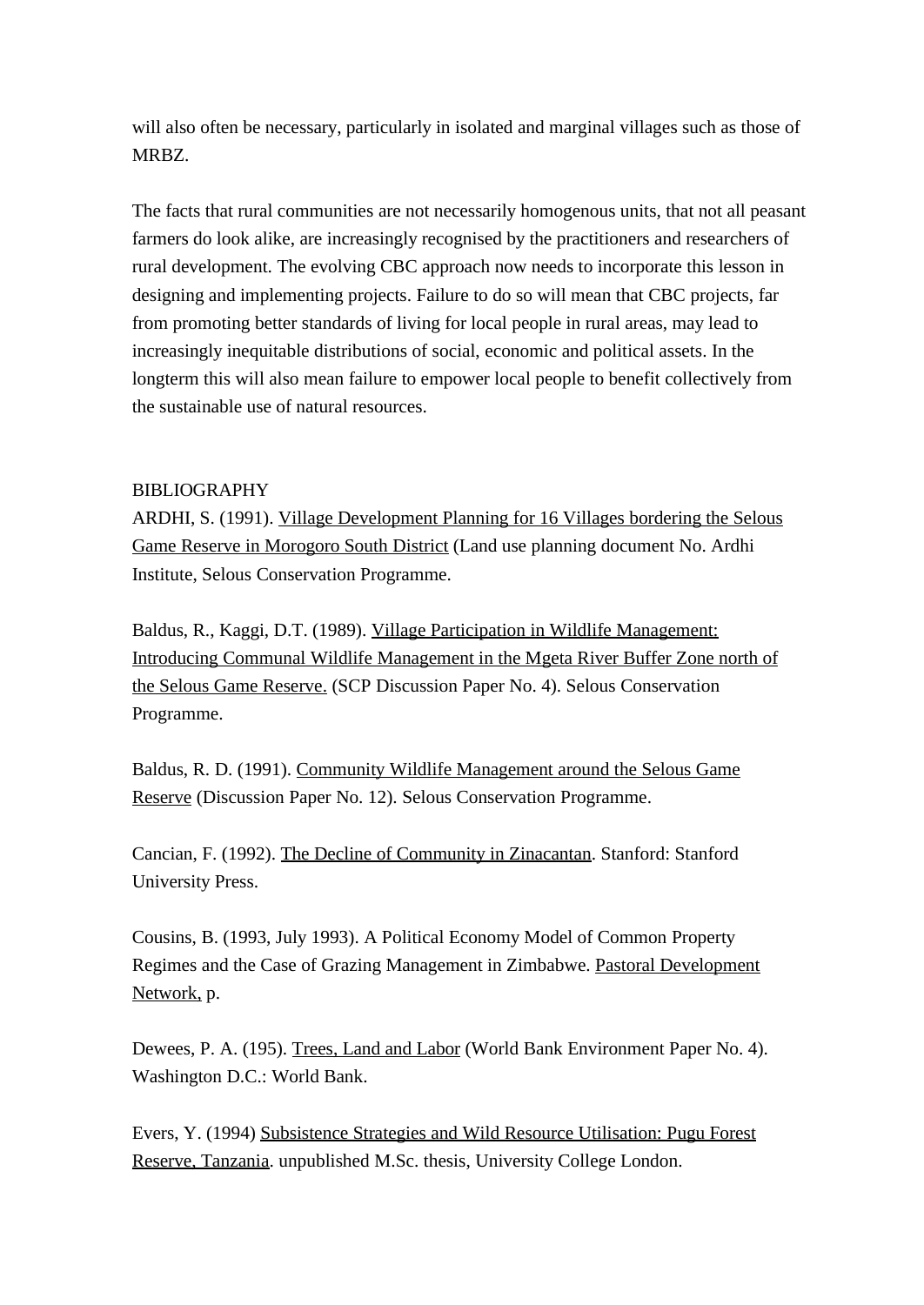IIED (1994). Whose Eden? An Overview of Community Approaches to Wildlife Management. London: Overseas Development Agency.

Kjekshus, H. (1977). Ecology control and economic development in East African history - the case of Tanganyika 1850-1950. London: Heinemann.

Krischke, H., Lyamuya, V., Ndunguru, I.F. (1994). The Development of Community Conservation around the Selous Game Reserve. In Tanzania Community Conservation Workshop, (pp. 12). Selous Conservation Programme.

Muir, A. (1994). A Situational Analysis of Pastoralism in Simanjiro District, Tanzania. VETAID Baseline Study Report, pp76.

Murphree, M. W. (1991). Communities as Institutions for Resource Management. In National Conference on Environment and Development, (pp. 21). Maputo, Mocambique.

Sandi, J. S. C. (1994). The Process of Villagisation and the Organisational Structure of Villages. In N. Leader-Williams (Ed.), Tanzanian Community-based conservation workshop., . Dar es Salaam: Tanzania.

Sender, J., Smith, S. (1990). Poverty, Class and Gender in Rural Africa - A Tanzanian Case Study. London: Routledge.

Sudman, S., Bradburn, N.M. (1982). Asking Questions - a practical guide to questionnaire design. San Francisco: Jossey-Bass Publishers.

United Republic of Tanzania (1994). Policy for Wildlife Conservation and Utilisation Dept. of Wildlife, Ministry of Tourism, Natural Resources and Environment, Dar es Salaam, Tanzania.

United Republic of Tanzania (1988). Population Census: Regional Profile, Morogoro Region. No. Bureau of Statistics, Planning Commission, Dar es Salaam, Tanzania.

Western, D., Wright, R.M. (1994). The Background to Community-based Conservation. In D. Western Wright, R.M. (Eds.), Natural Connections: Perspectives in Communitybased Conservation. (pp. 581). Washington D.C.: Island Press.